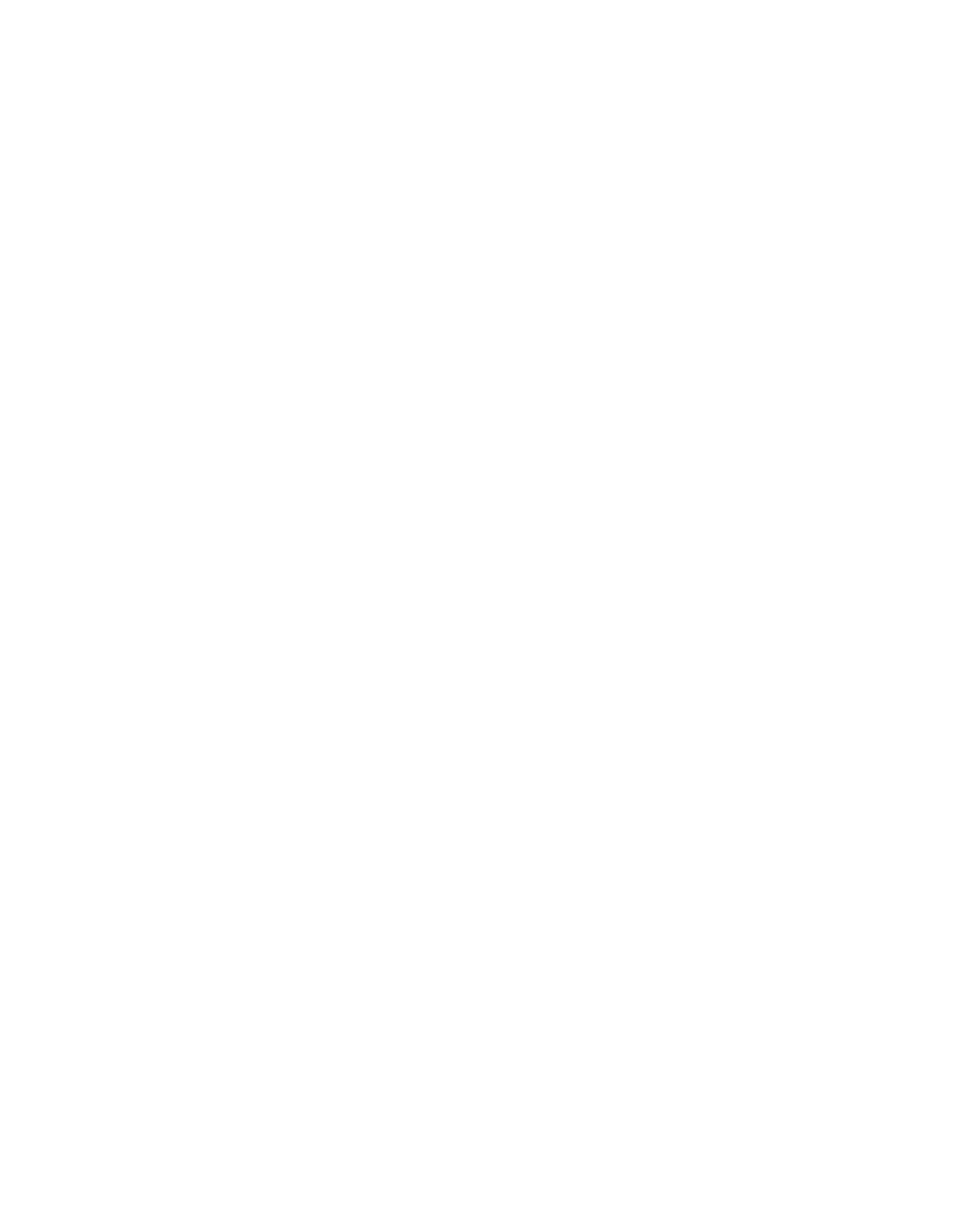## INTERNATIONAL MONETARY FUND

## REPUBLIC OF CONGO

## **Selected Issues**

## Prepared by Abdelrahmi Bessaha and Izabela Karpowicz

# Approved by the African Department

## November 21, 2008

#### Contents Page

## Tables

| 2.<br>3.<br>4.<br>5.<br>6. |  |
|----------------------------|--|
|                            |  |
|                            |  |
|                            |  |
|                            |  |
|                            |  |
| 7.                         |  |
| 8.                         |  |
| 9.                         |  |
|                            |  |
|                            |  |
|                            |  |
| $\Pi$ .                    |  |
|                            |  |
|                            |  |
|                            |  |
|                            |  |
| Е.                         |  |
|                            |  |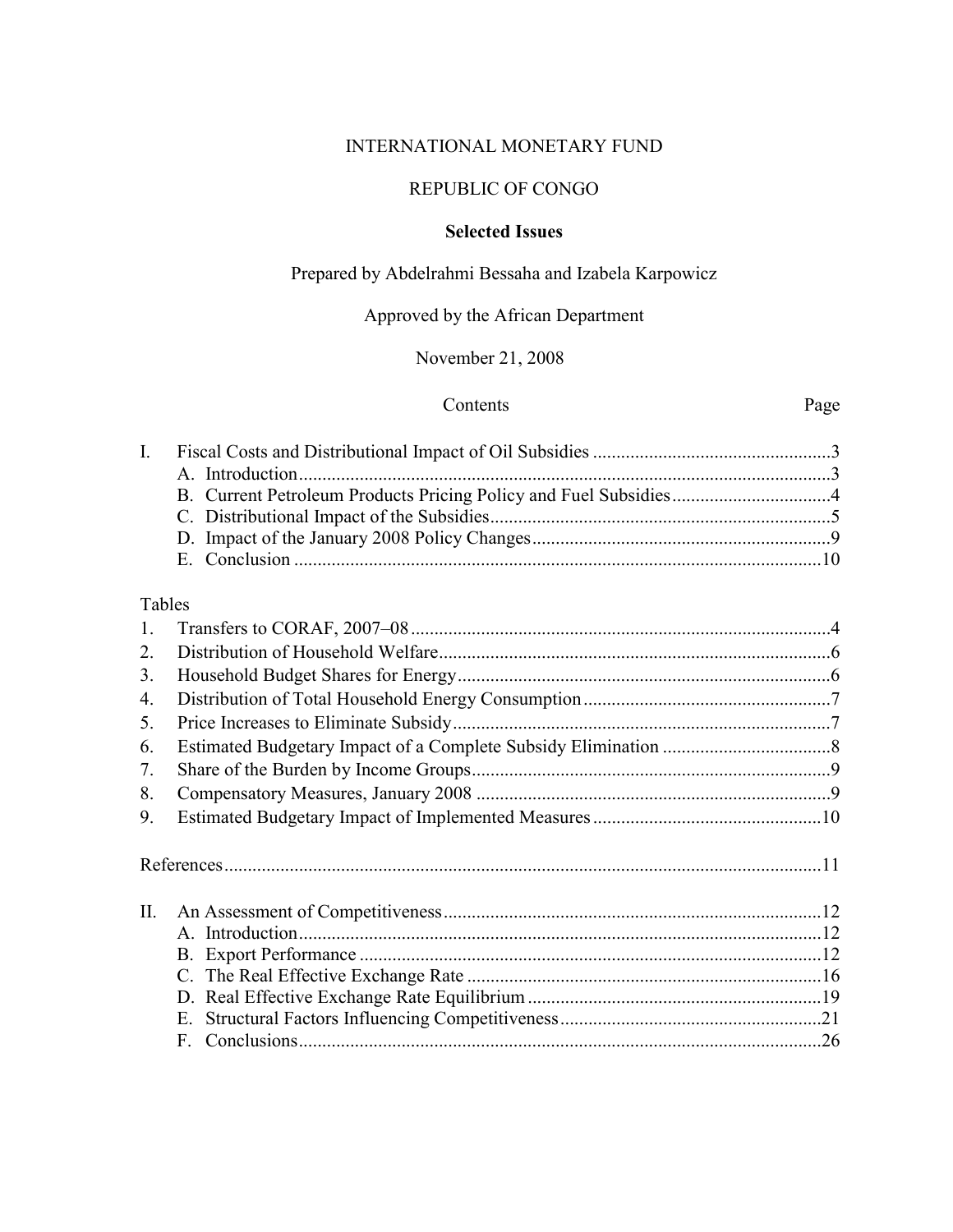Tables

## Figures

| $1_{\cdot}$ |                                                                       |  |
|-------------|-----------------------------------------------------------------------|--|
| 2.          |                                                                       |  |
| 3.          |                                                                       |  |
| 4.          |                                                                       |  |
| 5.          |                                                                       |  |
| 6.          |                                                                       |  |
| 7.          |                                                                       |  |
| 8.          |                                                                       |  |
| 9.          | Actual and Equilibrium REER and Deviation from Equilibrium, 1980–2007 |  |
| 10.         |                                                                       |  |
| 11.         |                                                                       |  |
|             |                                                                       |  |

## Boxes

|--|--|--|--|--|--|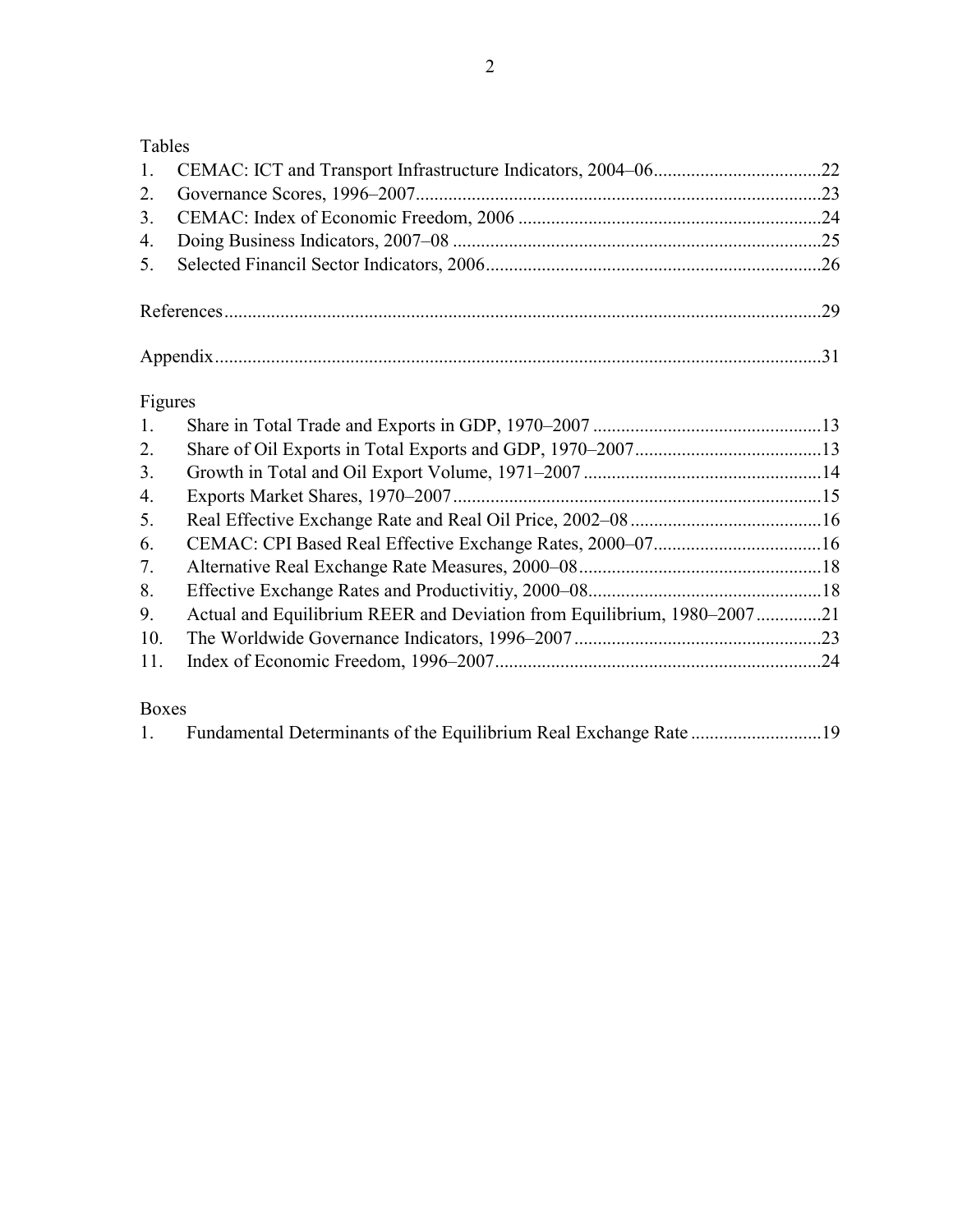## **I. FISCAL COSTS AND DISTRIBUTIONAL IMPACT OF OIL SUBSIDIES1**

## **A. Introduction**

1. **A key objective of the Congolese authorities' fiscal policies is to increase priority spending on pro-poor and growth-enhancing programs.** The current composition of spending is moving in this direction, although there is scope for improvement, especially in reducing low-priority outlays such as for fuel subsidies. These subsidies are more than twice as large as outlays for health and addressing HIV/AIDS.

2. **This paper assesses the fiscal costs and distributional impact of fuel subsidies.** It draws on the analysis conducted by the Fiscal Affairs Department in the context of a Policy and Social Impact Assessment.<sup>[2](#page-4-0)</sup> In recent years, while international oil prices kept rising domestic fuel prices remained broadly unchanged, pushing fuel subsidies to very high levels. To understand these subsidies better, we make a clear separation between (i) those borne by the budget, (ii) arising from the inefficiency of the state-owned oil refinery (CORAF), (iii) those required to cover losses stemming from regulated retail prices that are below import-parity, and (iv) budgetary transfers intended to clear payments arrears accumulated by crude oil suppliers to CORAF. Also, the paper quantifies the incidence of fuel subsidies on household welfare using household survey data, to show that these subsidies are not well targeted. $3$ 

3. **The paper has three main findings**:

- **Until more recently, fuel subsidies have weighed heavily on the budget.** The total fiscal cost of these subsidies rose to as high as 8.3 percent of non-oil GDP last year, compared with total current expenditures of 56.3 percent of non-oil GDP.
- **Higher income households benefit most from the fuel subsidies, contrary to the pro-poor objective of the government's fuel pricing policy.** The top 20 percent of the population received about 40 percent of the subsidies for gasoline and diesel. For kerosene (consumed disproportionately by lower income households), however, the

<sup>&</sup>lt;sup>1</sup> Prepared by Abdelrahmi Bessaha, with assistance from Dale Manning.

<span id="page-4-0"></span><sup>&</sup>lt;sup>2</sup>Gillingham, R., S. Lacoche, D. Manning, 2008, "Republic of Congo: Reforming Fuel Subsidies While Protecting the Poor," Fiscal Affairs Department, IMF.

<span id="page-4-1"></span> $3$  The household survey was conducted by the Centre National de la Statistique et des Études Économiques in 2005. Enqûete Congolaise des Ménages pour l'Evaluation de la Pauvreté (ECON) 2005 provided socioeconomic data for 4,985 households in Brazzaville, Pointe Noire, and rural areas. For analytical purposes, this paper also uses a 2005 input-output table for Congo, based on detailed cost structures for 18 economic sectors and industries.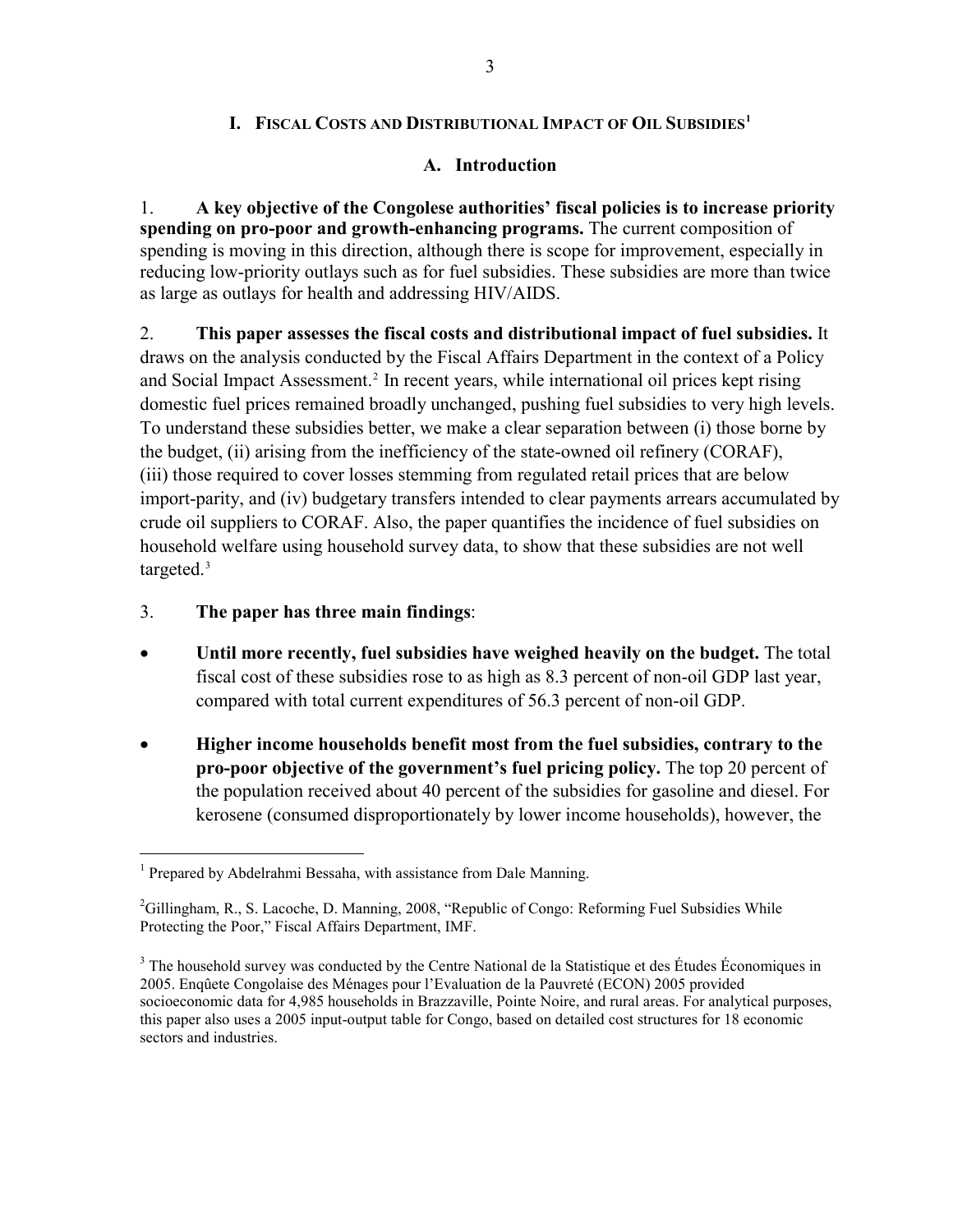top two quintiles receive 42 percent of the benefits while the bottom two quintiles receive 35 percent of the subsidies. Consequently, fuel price subsidies do not adequately protect the real incomes of the poor.

• **The authorities' policies to mitigate the adverse impact of rising fuel prices earlier this year were well intended, but were not sufficiently targeted to benefit the poor**. The various public expenditures that were made probably did not alter the pattern of the welfare distribution. We judge that the lowest quintiles of the welfare distribution only receive about one third of the benefits from these measures.

4. **The paper is organized as follows.** Section B briefly describes the fuel pricing policy currently in effect and evaluates the fiscal cost of the subsidies, while Section C quantifies their distributional impact. Section D discusses the fuel price increases and the impact of the mitigating measures implemented by the authorities in early 2008 to help offset them. Section E offers some conclusions.

## **B. Current Petroleum Products Pricing Policy and Fuel Subsidies**

5. **Domestic prices of refined petroleum products are administratively set by the authorities below import parity.** Prices are set according to a formula established by Presidential Decree 2005-699.<sup>[4](#page-5-0)</sup> This formula first establishes an ex-refinery price for the various domestic petroleum products by adding customs duties, VAT, and an "economic adjustment" factor (*ajustement économique)* to the c.i.f. world market price. To compute the pump price, the formula adds various costs to the ex-refinery price, including transportation, distribution margins for wholesalers and retailers, financing and inventory costs, and an environmental audit tax. Despite recent adjustments, domestic prices of refined petroleum products remain below import parity.

6. **Domestic petroleum products benefit from substantial subsidies.** At the heart of the aggregate subsidies are the price subsidies which compensate for the structural mismatch between administered selling prices and import-parity levels. By end-2007, against a background of rising world prices, these price subsidies represented an estimated 3.2 percent of non-oil GDP (45 percent of overall subsidy). Reflecting these subsidies, end-2007 pump

prices of diesel, kerosene and jet oil were at 40-70 percent of an estimated free market reference price. Super gasoline also had a small subsidy of about CFAF 27 per liter. Subsidies to offset the operating and technical losses of CORAF (20 percent of overall subsidy) and to clear payments arrears accumulated vis-à-vis crude oil suppliers ("the guarantee provision") by CORAF reached the

 $\overline{a}$ 

| Table 1. Republic of Congo: Transfers to CORAF, 2007-2008 |
|-----------------------------------------------------------|
| In billions CFA francs                                    |
|                                                           |

|       | 2007 |               |
|-------|------|---------------|
| Proj. | Est. | Rev<br>Budget |
| 45    | 45   | n.a           |
| 20    | 35   | n.a           |
| 35    | 35   | n.a           |
| 100   | 115  | 75            |
|       | 1392 | 1561          |
|       | 32   |               |
|       | 8.3  | 4.8           |
|       |      |               |

<span id="page-5-0"></span><sup>4</sup> The main fuel products are super gasoline, diesel, kerosene, jet fuel, and propane.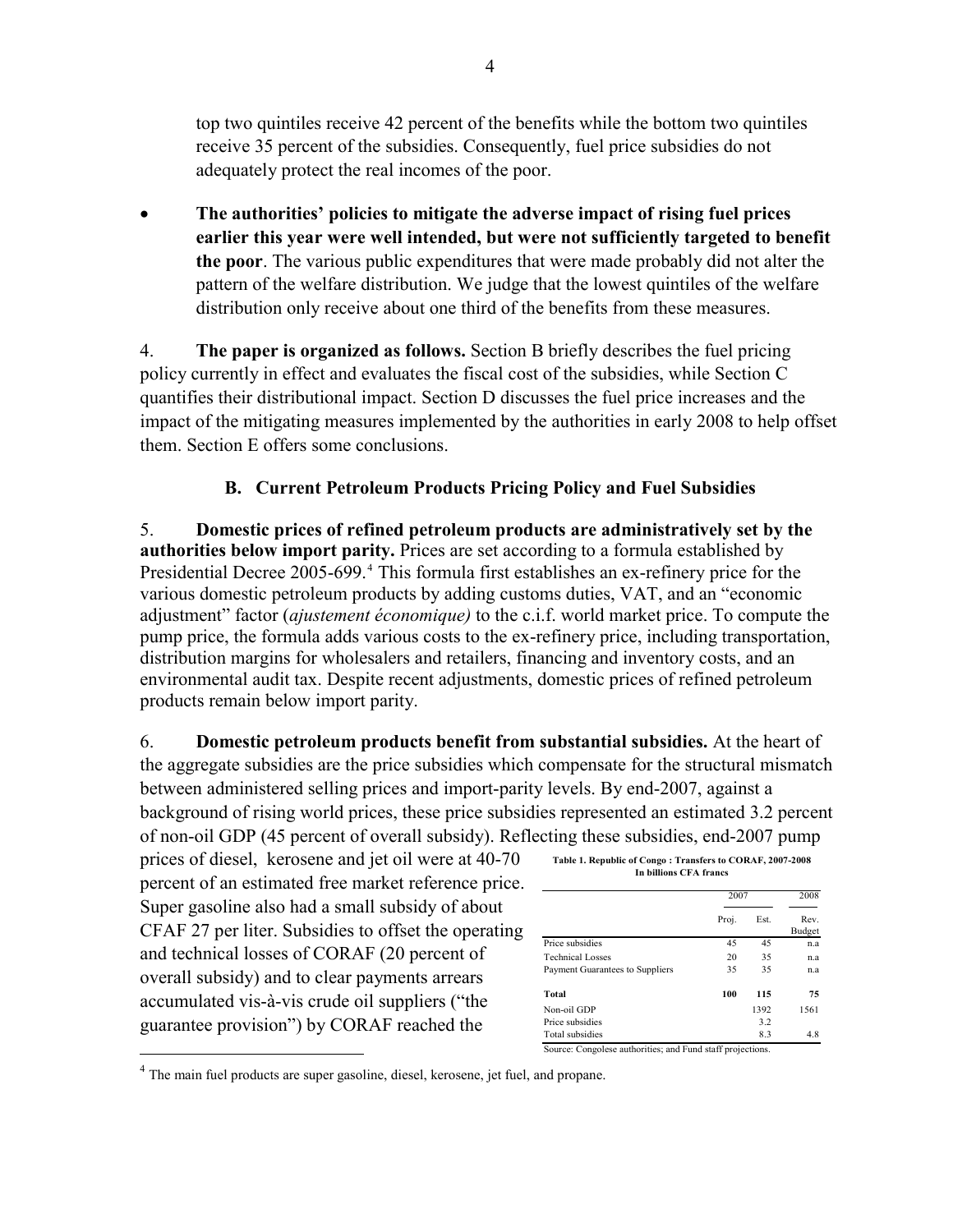equivalent of 5.1 percent of non-oil GDP. Total subsidies for 2007 reached CFAF 115 billion (equivalent to 8.3 percent of non-oil GDP). Reflecting higher domestic prices, the overall subsidies for 2008 are projected to come down to CFAF 75 billion or 4.8 percent of non-oil GDP (Table 1).

7. **Price subsidies encourage consumption of petroleum products and contribute to a misallocation of scarce budgetary resources**. Non-oil revenue in 2007 was about 20 percent of non-oil GDP, compared with overall fuel subsidies of about 8.3 percent of nonoil GDP. In 2008, they are expected to decline, but they still consume a substantial share of domestic resources.

# **C. Distributional Impact of the Subsidies**

8. **The fuel pricing policy and subsidy scheme were established by the authorities to protect low-income households from rising energy prices.** However, these policies have not been effective, as we demonstrate below through a simulation of the impact of removing the subsidies on households' real incomes across the income distribution. The incidence of subsidies is quantified using ECOM 2005. The simulation involves raising retail prices to reach import-parity levels to capture the effect on each group's real income.

9. **The impact of the subsidy program is evaluated by examining two components**. The first component is the quintile's share of the benefit from the overall subsidy; and the second takes into account the share of petroleum products in total household consumption. The former indicates the efficiency—defined as how much of the total subsidies accrue to the low income groups─of a given subsidy reaching a given quintile, while the latter captures the overall effect of the subsidy on that income group.<sup>[5](#page-6-0)</sup>

10. **We use household per capita consumption as an indicator of welfare**. Data from ECOM 2005 indicate that more than 70 percent of the population lives below the poverty line of US\$ 2 per day, including all households in quintiles one to three (Table 2). In addition, the bottom 60 percent of the fourth quintile lives on less than US\$ 2 a day. The mean welfare of the top quintile is 11.4 times higher than that of the bottom quintile; the second quintile is 1.8 times higher; and the third 2.7 times higher. Data show that there is also significant variation in welfare among the poorest quintiles. Accordingly, all but 30 percent of households are living in poverty. The bottom top quintile lives in extreme poverty.

<span id="page-6-0"></span> $<sup>5</sup>$  Higher domestic prices for petroleum products would affect real income through two channels: (i) directly</sup> from an increase in the prices paid by households for their direct consumption of petroleum products; and (ii) indirectly from increases in prices of other goods and services (e.g., higher prices for food and transportation) consumed by households as producers pass on the higher costs for fuel inputs.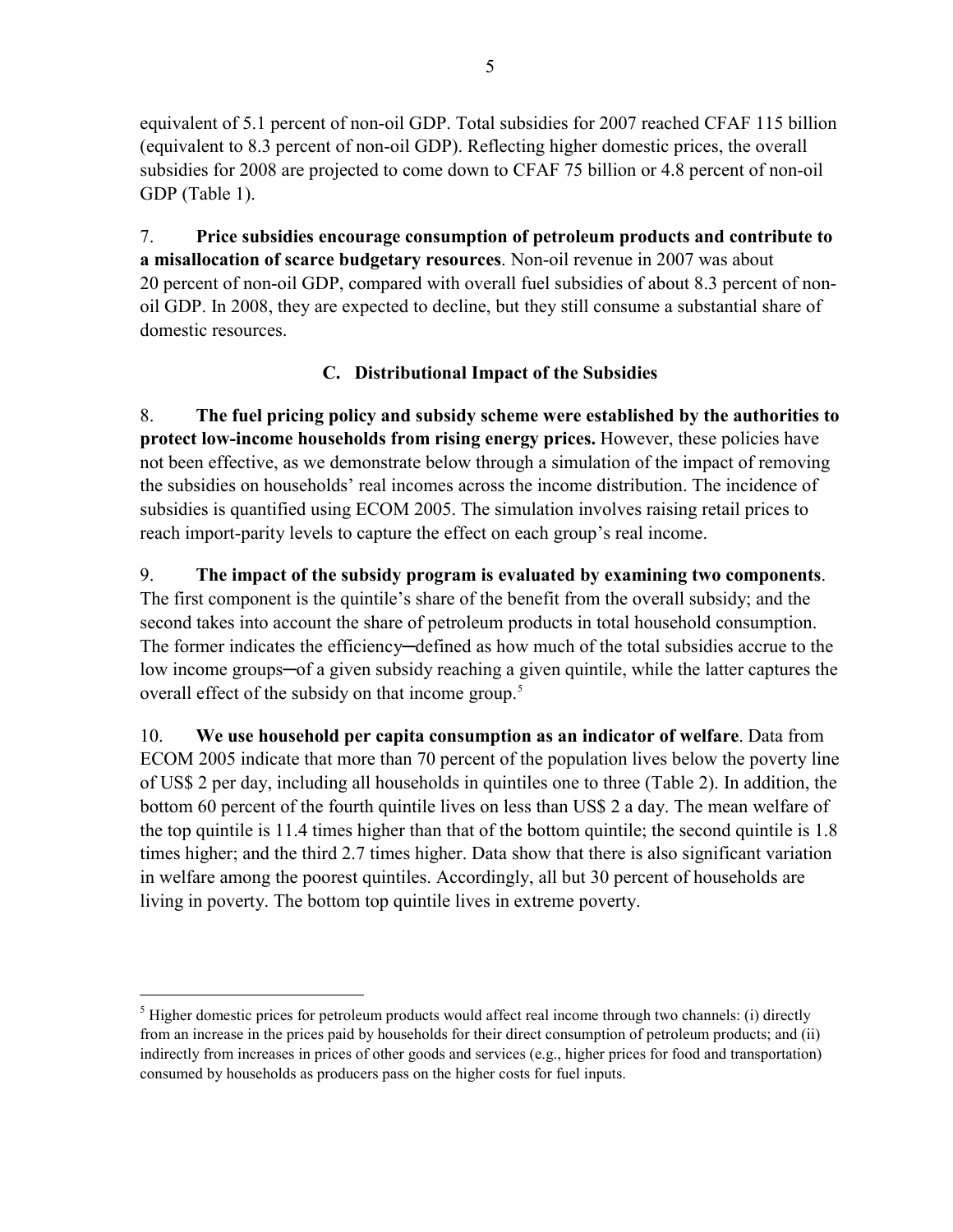|                                      | <b>Bottom Quintile</b> | Quintile 1 | Quintile 2 | 3     | 4     | Top   |
|--------------------------------------|------------------------|------------|------------|-------|-------|-------|
|                                      |                        |            | (Percent)  |       |       |       |
| Ratio of mean per capita consumption |                        |            |            |       |       |       |
| to bottom quintile mean              | 1.00                   | 1.53       | 1.76       | 2.66  | 4.28  | 11.35 |
| Share of total consumption           | 3.06                   | 4.21       | 11.32      | 15.31 | 21.82 | 44.28 |
| Share of energy expenditure          | 2.84                   | 4.52       | 11.18      | 15.68 | 22.60 | 43.18 |
| Memorandum Items:                    |                        |            |            |       |       |       |
| Share of population                  |                        |            |            |       |       |       |
| Urban (62.29 percent)                | 3.42                   | 4.20       | 9.2        | 10.9  | 13.39 | 15.65 |
| Semi-Urban (7.71 percent)            | 1.42                   | 0.83       | 1.68       | 1.49  | 1.02  | 0.58  |
| Rural (30 percent)                   | 5.17                   | 4.96       | 9.13       | 7.6   | 5.6   | 3.75  |

Table 2. Republic of Congo: Distribution of Household Welfare<sup>1</sup>

Source: IMF staff estimtates based on ECOM, 2005.

<sup>1</sup>Welfare groups are based on household consumption per capita.

11. **On average, all energy expenses accounted for 2.85 percent of household expenditures, with low variation across income groups** (Table 3). Urban households spend the highest share (3 percent) on energy products, compared with semi-urban (2.5 percent) and rural (2.7 percent).

| Table 3. Republic of Congo: Household Budget Shares for Energy |  |  |  |  |  |
|----------------------------------------------------------------|--|--|--|--|--|
| (In percent)                                                   |  |  |  |  |  |

|                     | <b>First Quintile</b> | Second quintile | Third quintile | Fourth quintile | Top quintile | All households |
|---------------------|-----------------------|-----------------|----------------|-----------------|--------------|----------------|
| National            |                       |                 |                |                 |              |                |
| Electricity         | 0.18                  | 0.45            | 0.72           | 1.26            | 1.25         | 0.77           |
| Natural gas         | 0.01                  | 0.02            | 0.05           | 0.13            | 0.24         | 0.09           |
| Kerosene            | 2.62                  | 2.28            | 1.96           | 1.44            | 0.78         | 1.81           |
| Diesel              | 0.00                  | 0.00            | 0.00           | 0.00            | 0.04         | 0.01           |
| Super Gasoline      | 0.02                  | 0.04            | 0.07           | 0.13            | 0.56         | 0.16           |
| All energy products | 2.83                  | 2.78            | 2.81           | 2.95            | 2.87         | 2.85           |
| Urban               |                       |                 |                |                 |              |                |
| Electricity         | 0.36                  | 0.89            | 1.15           | 1.77            | 1.55         | 1.26           |
| Natural gas         | 0.02                  | 0.03            | 0.09           | 0.17            | 0.29         | 0.15           |
| Kerosene            | 2.20                  | 1.91            | 1.69           | 1.10            | 0.67         | 1.37           |
| Diesel              | 0.00                  | 0.00            | 0.00           | 0.00            | 0.04         | 0.01           |
| Super Gasoline      | 0.01                  | 0.00            | 0.05           | 0.18            | 0.59         | 0.22           |
| All energy products | 2.59                  | 2.83            | 2.99           | 3.21            | 3.14         | 3.01           |
| Semi-urban          |                       |                 |                |                 |              |                |
| Electricity         | 0.15                  | 0.38            | 0.66           | 0.51            | 0.45         | 0.39           |
| Natural gas         | 0.00                  | 0.00            | 0.00           | 0.04            | 0.06         | 0.01           |
| Kerosene            | 2.66                  | 2.13            | 1.76           | 1.87            | 0.89         | 2.08           |
| Diesel              | 0.00                  | 0.00            | 0.00           | 0.00            | 0.00         | 0.00           |
| Super Gasoline      | 0.00                  | 0.01            | 0.01           | 0.12            | 0.06         | 0.03           |
| All energy products | 2.82                  | 2.51            | 2.42           | 2.53            | 1.46         | 2.50           |
| Rural               |                       |                 |                |                 |              |                |
| Electricity         | 0.06                  | 0.02            | 0.12           | 0.17            | 0.10         | 0.08           |
| Natural gas         | 0.00                  | 0.00            | 0.01           | 0.05            | 0.09         | 0.02           |
| Kerosene            | 2.91                  | 2.68            | 2.39           | 2.19            | 1.20         | 2.46           |
| Diesel              | 0.00                  | 0.00            | 0.00           | 0.00            | 0.07         | 0.01           |
| Super Gasoline      | 0.04                  | 0.07            | 0.11           | 0.00            | 0.53         | 0.11           |
| All energy products | 3.01                  | 2.78            | 2.62           | 2.41            | 1.99         | 2.67           |

Source: IMF staff calculations based on ECOM 2005.

12. **High income households consume the majority of all fuel types other than kerosene** (Table 4). The top two quintiles represent 95.4 percent of gasoline and diesel expenditures. Kerosene dominates fuel expenditure for the poorer quintiles. The poorest 60 percent of the population account for 57.7 percent of all kerosene expenditure but only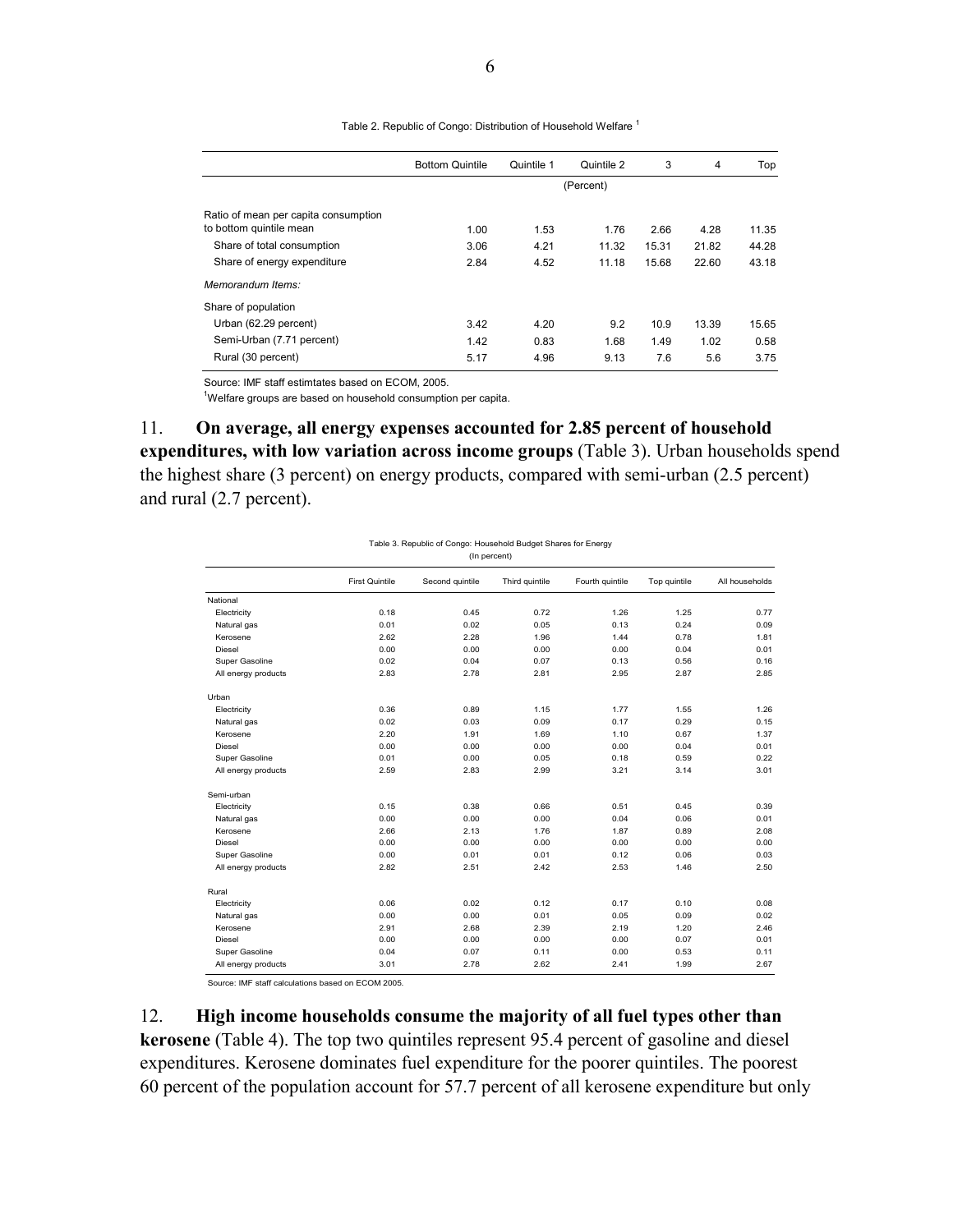5.2 percent of gasoline and diesel fuels. This suggest that a subsidy on all oil products, while helping the poor up to an equivalent of about 2.8 percent of their income, aids mostly the top income quintiles, up to about 2.9 percent of their significantly larger income. The burden of a subsidy removal would fall mostly on these upper quintiles.

Table 4. Republic of Congo: Distribution of Total Household Energy Consumption (Percent)

|                                  | Bottom quintile | Second quintile | Third quintile | Fourth quintile | Top quintile | Total sum |
|----------------------------------|-----------------|-----------------|----------------|-----------------|--------------|-----------|
| Share of electricity expenditure | 1.86            | 6.67            | 12.95          | 28.96           | 49.56        | 100.00    |
| Share of natural gas expenditure | 0.85            | 1.15            | 6.63           | 20.49           | 70.88        | 100.00    |
| Share of kerosene expenditure    | 15.31           | 19.62           | 22.75          | 21.06           | 21.26        | 100.00    |
| Share of diesel expenditure      | 0.00            | 0.00            | 0.00           | 1.08            | 98.92        | 100.00    |
| Share of gasoline expenditure    | 0.45            | 0.63            | 4.08           | 8.94            | 85.91        | 100.00    |

Source: IMF staff calculations based on ECOM, 2005.

13. **The question arises as to who benefits from the subsidies**. The distribution of subsidies is computed by simulating the impact of the elimination of subsidies on

households' real income across the income distribution using data from ECOM 2005. The price increase needed to eliminate subsidies for domestic petroleum products will affect the household real income directly and indirectly. By end-2007, this implied a 125 percent increase in kerosene prices, a 60 percent increase in diesel prices, and only a 6 percent increase in super gasoline prices (Table 5). The prices of goods in other sectors that use petroleum products as inputs (for example, textiles) are also impacted. The

Table 5. Republic of Congo: Price Increases to Eliminate Subsidy<sup>1</sup> (Percent)

|                        | Increase |
|------------------------|----------|
| Gasoline               | 5.5      |
| Kerosene               | 125.0    |
| Jet fuel (avg.)        | 68.0     |
| Diesel                 | 59.8     |
| Bunker fuel            | 66.7     |
| Maritime diesel (int.) | 31.9     |
| Maritime diesel (dom.) | 112.3    |
|                        |          |

Source: Congolese authorities; and IMF staff calculations. <sup>1</sup> Increases based on 2007 average oil prices.

oil sector was shocked with a 55 percent price increase in 2007 and all indirect effects are calculated from that shock. On average, it is estimated that an increase of 55 percent is necessary for all products.

## 14. **From the above distributional analysis, we can draw the following conclusions:**

• **Most of the subsidies benefit higher-income households.** Hence, fuel subsidies are not a cost-effective way to protect the real incomes of poor households. A high proportion (40 percent) of total fuel subsidies benefits the richest 20 percent of the population who consume the highest share of gasoline and diesel. In contrast, a kerosene subsidy would largely benefit the poorer quintiles. Therefore, in addition to being politically difficult to implement, the elimination of subsidies can have a significant adverse impact on the real incomes of poor households.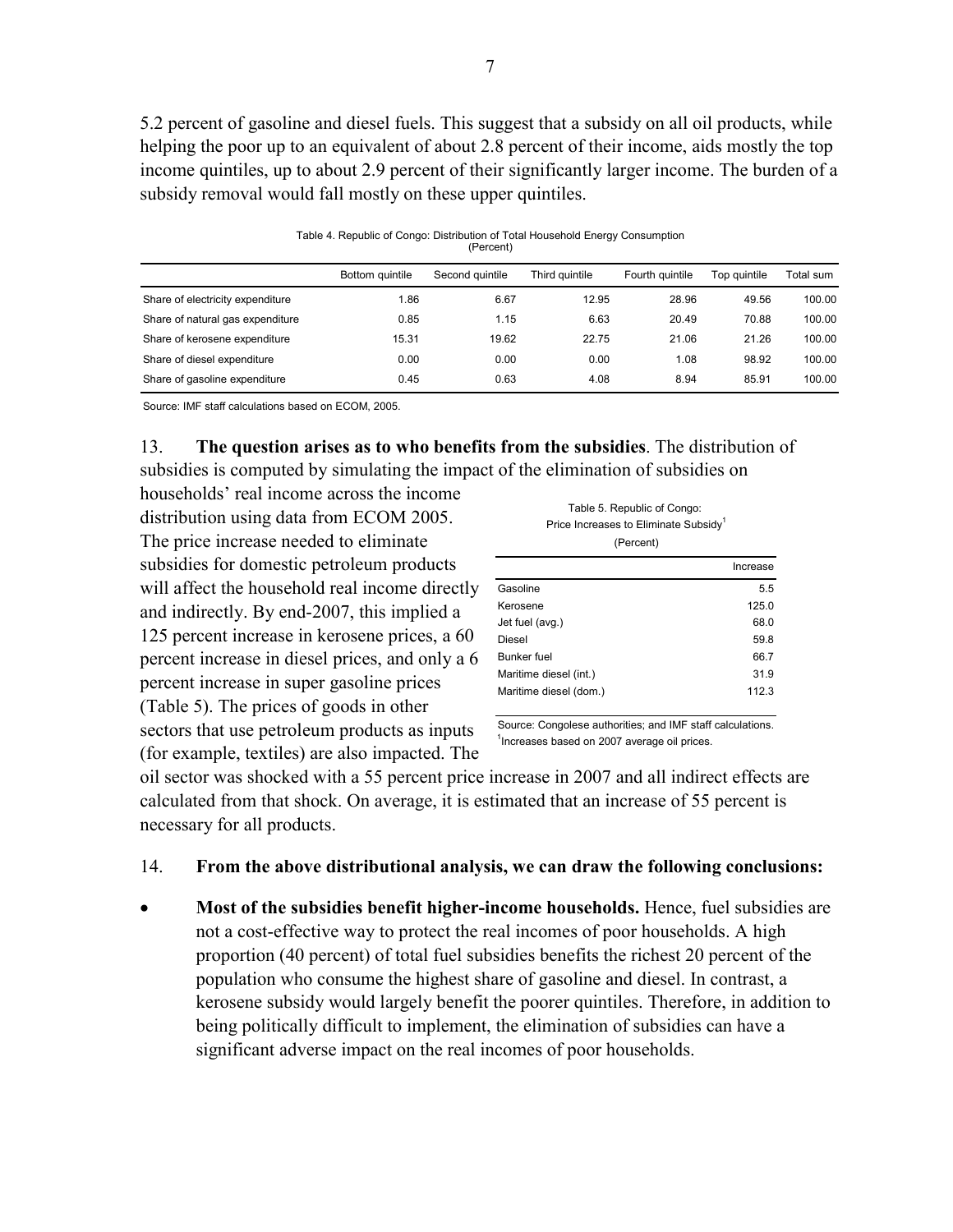• **The total (direct and indirect) impact of increasing fuel prices to import parity levels would be an average of 5.9 percent of real per capita income** (Table 6). On average, household real incomes decrease by 5.86 percent, ranging from 6.1 percent for the second and third quintiles to 4.76 percent for the top. This would significantly depress the budgets of low and middle-income households that already face difficulties covering basic expenditures. The impact is associated to an average price increase of 55 percent.

| (Fercent of Dudget)           |                     |                   |              |                    |                   |                    |                 |                   |  |  |
|-------------------------------|---------------------|-------------------|--------------|--------------------|-------------------|--------------------|-----------------|-------------------|--|--|
|                               | Increase<br>Percent | First<br>Quintile |              | Second<br>Ouintile | Third<br>Ouintile | Fourth<br>Ouintile | Top<br>Quintile | All<br>Households |  |  |
| Kerosene                      |                     | 125               | 3.27         | 2.85               | 2.46              | 1.8                | 0.97            | 2.27              |  |  |
| <b>Diesel</b>                 |                     | 59.8              | $\mathbf{0}$ | $\mathbf{0}$       | $\theta$          | $\mathbf{0}$       | 0.03            | 0.01              |  |  |
| Indirect                      |                     |                   | 1.96         | 1.88               | 2.15              | 2.13               | 2.4             | 2.21              |  |  |
| Gasoline                      |                     | 5.5               | $\mathbf{0}$ | $\mathbf{0}$       | $\theta$          | 0.01               | 0.03            | 0.01              |  |  |
| Indirect                      |                     |                   | 0.37         | 0.47               | 0.68              | 0.7                | 0.63            | 0.62              |  |  |
| Diesel (fishing) (indirect)   |                     | 36.7              | 0.24         | 0.66               | 0.56              | 0.57               | 0.38            | 0.47              |  |  |
| <b>Bunker fuel (indirect)</b> |                     | 68.5              | 0.07         | 0.16               | 0.23              | 0.36               | 0.31            | 0.27              |  |  |
| <b>Total direct impact</b>    |                     |                   | 3.27         | 2.85               | 2.46              | 1.81               | 1.03            | 2.28              |  |  |
| <b>Total indirect impact</b>  |                     |                   | 2.64         | 3.17               | 3.61              | 3.76               | 3.73            | 3.58              |  |  |
| Total                         |                     |                   | 5.92         | 6.03               | 3.07              | 5.57               | 4.76            | 5.86              |  |  |

Table 6. Republic of Congo: Estimated Budgetary Impact of a Complete Subsidy Elimination (Percent of Budget)

Source: ECOM 2005, SNPC, Congolese authorities, and staff estimates.

• **Although all income groups experience a substantial decrease in real incomes, the poor feel the largest effect, as a percent of their total budget**. Table 7 indicates that the top-income quintile bears about 40 percent of the total burden and the poorest quintile 8 percent. On average, a household in the top quintile would lose CFAF 11,082 per month in subsidies and the lowest quintile currently receives just CFAF 2293.5 per month.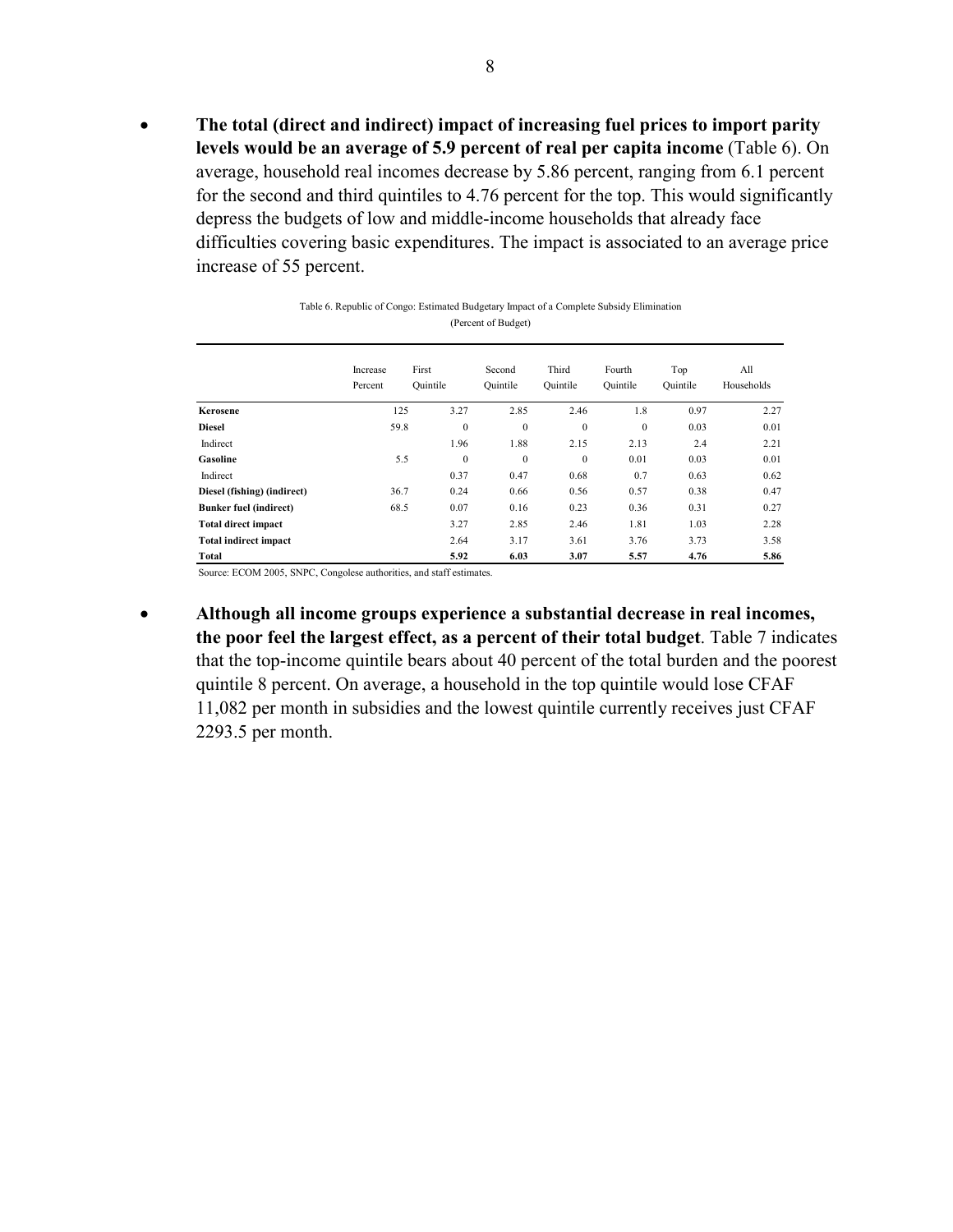|                                     |              | (In percent) |              |          |          |            |
|-------------------------------------|--------------|--------------|--------------|----------|----------|------------|
|                                     | First        | Second       | Third        | Fourth   | Top      | All        |
|                                     | Ouintile     | Ouintile     | Ouintile     | Ouintile | Ouintile | Households |
|                                     |              |              |              |          |          |            |
| Kerosene                            | 15.3         | 19.6         | 22.8         | 21.1     | 21.3     | 100.0      |
| <b>Diesel</b>                       | $\mathbf{0}$ | $\mathbf{0}$ | $\mathbf{0}$ | 1.1      | 98.9     | 100.0      |
| Indirect                            | 6.5          | 9.7          | 14.8         | 21       | 48       | 100.0      |
| Gasoline                            | 0.5          | 0.7          | 3.7          | 9.9      | 85.2     | 100.0      |
| Indirect                            | 4.4          | 8.6          | 16.8         | 24.7     | 45.4     | 100.0      |
| Diesel (fishing) (indirect)         | 3.8          | 8.6          | 16.8         | 24.7     | 45.4     | 100.0      |
| <b>Bunker fuel (indirect)</b>       | 1.9          | 6.7          | 13           | 29       | 49.6     | 100.0      |
| Total direct impact                 | 14.6         | 18.8         | 21.9         | 20.4     | 24.3     | 100.0      |
| Total indirect impact               | 5.4          | 10.1         | 15.5         | 23       | 46.1     | 100.0      |
| Total                               | 8.2          | 12.7         | 17.4         | 22.2     | 39.6     | 100.0      |
| <b>Absolute impact (CFA francs)</b> | 2293.5       | 3551.8       | 4864.9       | 6218     | 11082    | 5602       |
| Direct                              | 1226.6       | 1575.3       | 1829.6       | 1704.4   | 2037.1   | 1674.6     |
| Indirect                            | 1066.9       | 1976.5       | 3035.3       | 4513.6   | 9044.9   | 3927.4     |

Table 7. Republic of Congo: Share of the Burden by Income Groups

Source: ECOM 2005, SNPC, Congolese authorities, and staff estimates.

#### **D. Impact of the January 2008 Policy Changes**

15. **Domestic petroleum prices were adjusted in January 2008 (and again in October), to help reduce the rising level of fuel subsidies.** This price adjustment was accompanied by a few mitigating measures. The January across-the-board price increases were projected to reduce fuel subsides by an estimated CFAF 21.1 billion. In addition, the reduction in margins for transportation and distribution operators expected to produce additional savings of about CFAF 7.1 billion; combined, the net annualized savings would be CFAF 30.1 billion. The authorities targeted a price increase on all products to spread the burden of the removal of the subsidies across various market participants and to avoid problems with substitution.

#### 16. **The mitigating measures in early 2008 involved various public expenditures amounting to about CFAF 20**

**billion (about 1.5 percent of non-oil GDP) (Table 8).** They included (i) a 12.5 percent increase in the base salary for civil servants; (ii) a tax exoneration for public transportation (taxis and buses); (iii) the elimination of fees for public primary, secondary, and technical schools; (iv) free school supplies (books and manuals) for students in public schools; and (v) Table 8. Republic of Congo: Compensatory Measures, January 2008

| (Billions of CFA Francs) |  |  |  |
|--------------------------|--|--|--|
|--------------------------|--|--|--|

| Measures                                      | Fiscal cost |
|-----------------------------------------------|-------------|
| Increase civil servant base wage              | 6.0         |
| Tax exoneration on transport                  | 3.0         |
| Eliminate puiblic school fees                 | 1.6         |
| Provide free school supplies                  | 4.8         |
| Health, water, and electricity (residual) $1$ | 4.6         |
| Total                                         | 20.0        |

Source: Congolese authorities: and IMF staff estimates.

<sup>1</sup> Includes expenditure on HIV/AIDS and malaria treatment, free diesel for rural generators, solar energy incentives, and increased access to water. These measures have not been individually costed.

medium-term investments in health, water, and electricity.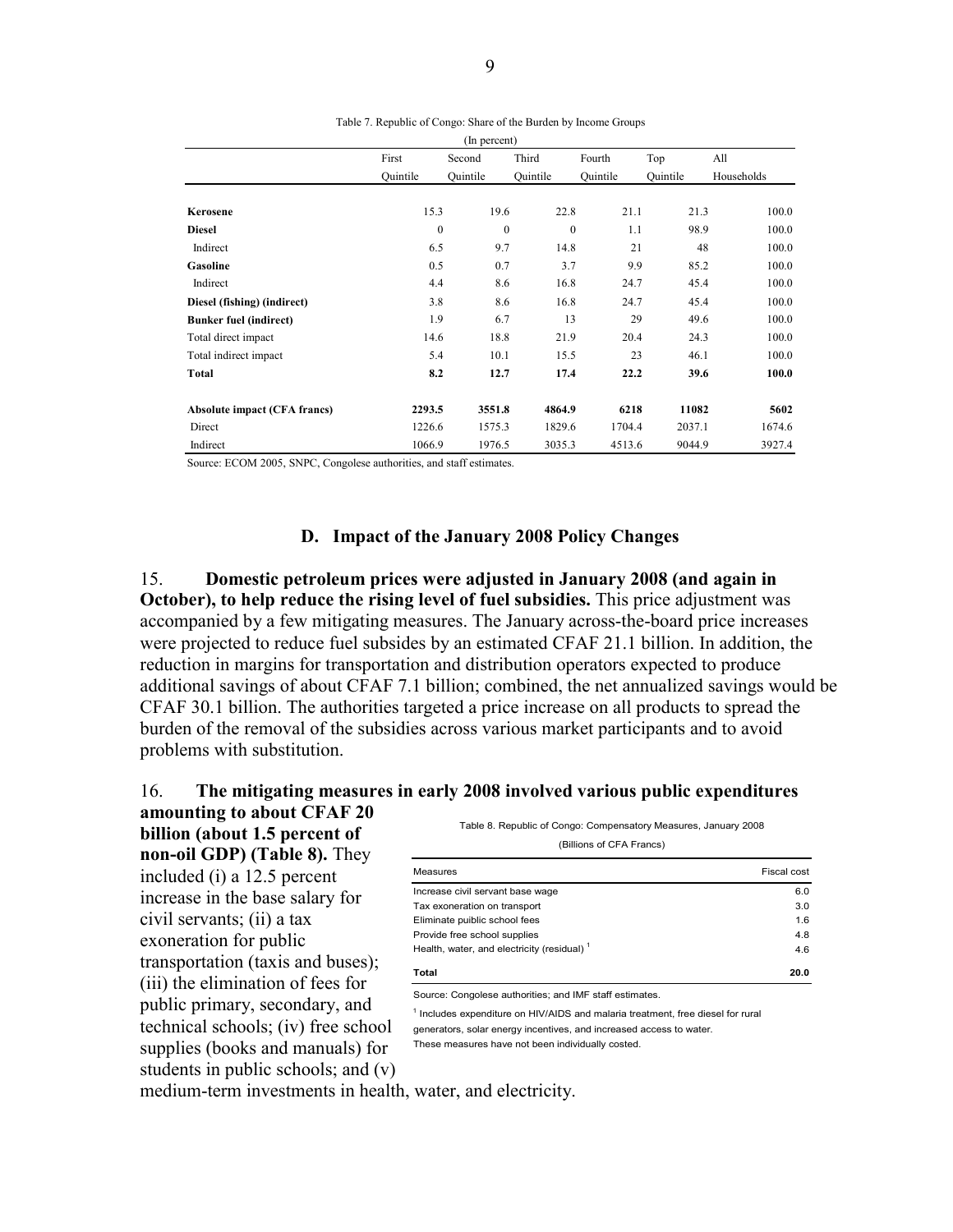17. **Using the model, we simulate the impact of these mitigating measures on the income distribution to gauge their effect.** Unfortunately, the support to the poor for these measures is mixed. While the measures related to the elimination of public school fees and provision of free school supplies are well targeted, the civil service pay increase and reduction in transportation taxes disproportionately benefits relatively well-to-do households, with an estimated two-thirds of the benefits from each accruing to households in the top two quintiles. Thus households in the bottom two quintiles would receive an estimated 35 percent of the benefits, compared with those in the top two quintiles who would receive an estimated 46 percent (Table 9). In addition, they do not fully compensate lower income households for resources lost to higher petroleum prices.

|                                         | <b>Bottom</b><br>quintile | Ouintile 2 | Ouintile 3 | Quintile 4 | Top<br>quintile | Overall<br>Average |
|-----------------------------------------|---------------------------|------------|------------|------------|-----------------|--------------------|
| <b>Impact of mitigating measures</b>    |                           |            |            |            |                 |                    |
| Increase in civil service base wage     | 107.1                     | 233.1      | 631.5      | 480.8      | 1,561.2         | 602.7              |
| Reduction in transportation taxes       | 78.5                      | 148.5      | 267.8      | 365.3      | 646.7           | 301.4              |
| Elimination of public school fees       | 314.7                     | 214.0      | 142.3      | 95.5       | 37.2            | 160.7              |
| Provision of free school supplies       | 944.1                     | 642.1      | 426.8      | 2864       | 111.5           | 482.2              |
| Total                                   | 1,444.4                   | 1,237.8    | 1,468.4    | 1,228.0    | 2,356.6         | 1,547.0            |
| <b>Impact of price increases</b>        |                           |            |            |            |                 |                    |
| Diesel                                  | 396.6                     | 588.6      | 9043       | 1.285.2    | 3,103.9         | 1,255.7            |
| Kerosene                                | 61.4                      | 78.9       | 91.4       | 84.6       | 85.4            | 80.4               |
| Gasoline                                | 95.7                      | 180.5      | 387.3      | 636.0      | 2.166.3         | 693.2              |
| Diesel (fishing)                        | 19.0                      | 79.9       | 90.8       | 132.4      | 180.2           | 100.5              |
| <b>Bunker</b> fuel                      | 7.5                       | 26.8       | 52.1       | 116.3      | 199.1           | 80.4               |
| Total                                   | 580.2                     | 954.7      | 1,525.8    | 2,254.5    | 5,735.0         | 2,210.0            |
| <b>Net loss</b>                         | $-864.2$                  | $-283.1$   | 57.4       | 1,026.5    | 3.378.4         | 663.0              |
| As a share of total consumption         | $-2.3$                    | $-0.4$     | 0.1        | 0.7        | 14              | 0.9                |
| Memorandum items:                       |                           |            |            |            |                 |                    |
| Share of total mitigating measures      | 18.7                      | 16.0       | 19.0       | 15.9       | 30.5            | 100.0              |
| Share of total price increases          | 5.3                       | 8.6        | 13.8       | 20.4       | 51.9            | 100.0              |
| Share of net loss                       | $-26.1$                   | $-8.5$     | 1.7        | 31.0       | 101.9           | 100.0              |
| Additional subsidies for selected fuels | 1,325.2                   | 2,176.6    | 3,171.5    | 4,440.6    | 9,839.8         | 4,190.8            |

Table 9. Republic of Congo: Estimated Budgetary Impact of Implemented Measures (CFA Francs)

Source: 2005 Household Survey, SNPC, authorities, and staff estimates.

#### **E. Conclusion**

18. **The Congolese authorities' efforts to cushion the impact of rising fuel prices are well intended, but come with a high cost to the budget and are not well targeted.** We estimate that the top 20 percent of the income distribution benefit from more than 40 percent of the total subsidy. In this regard, the government's intention to establish a new fuel pricing policy is welcome.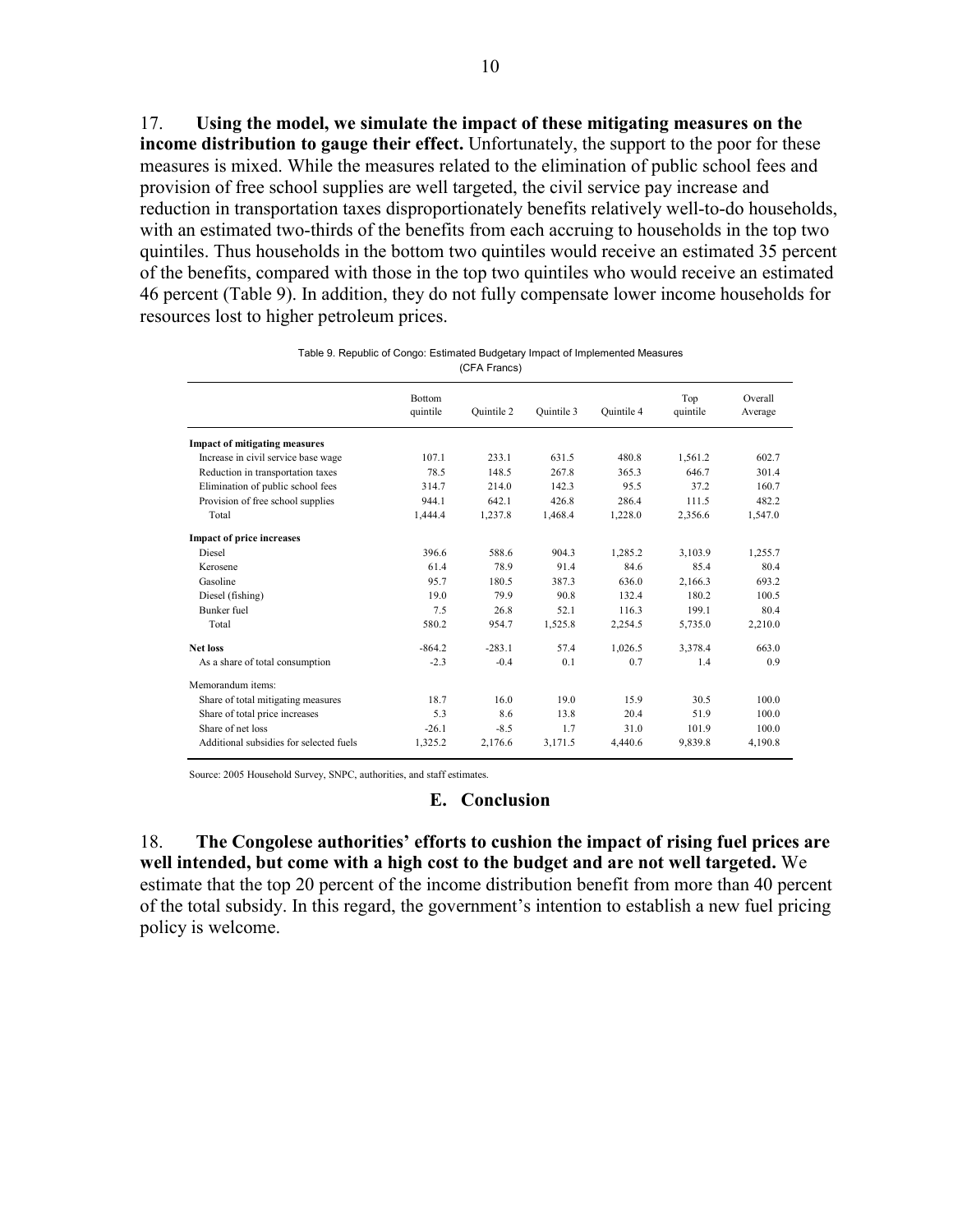#### **References**

- Coady, D., and M. El Said, 2007, "Central Africa Republic: Distribution Implications of Alternative Fuel Pricing Policies," Aide-mémoire, International Monetary Fund.
- El Said, M. and D. Leigh, 2006, "Gabon: Fuel Subsidy Reform, Fiscal Savings, Distributional Impact and Mitigating Measures," Fiscal Affairs Department, International Monetary Fund.
- Gillingham, R., S. Lacoche, D. Manning, 2007, "Reforming Fuel Subsidies While Protecting the Poor," Fiscal Affairs Department, International Monetary Fund.
- Ministry of Finance, Republic of Congo, 2007, "Mesures Compensatoires Relatives à l'Augmentation des Prix du Pétrole des Prix des Produits Pétroliers. Rapport des Autorités.
- National Center of Statistical and Economic Studies, Brazzaville, 2005, "Enquête Congolaise des Ménages pour l'Evaluation de la Pauvreté, ECOM 2005," Rapport des Autorités.

World Bank, 2006, " Diagnostic de la Pauvreté" Rapport n° 34490-GA.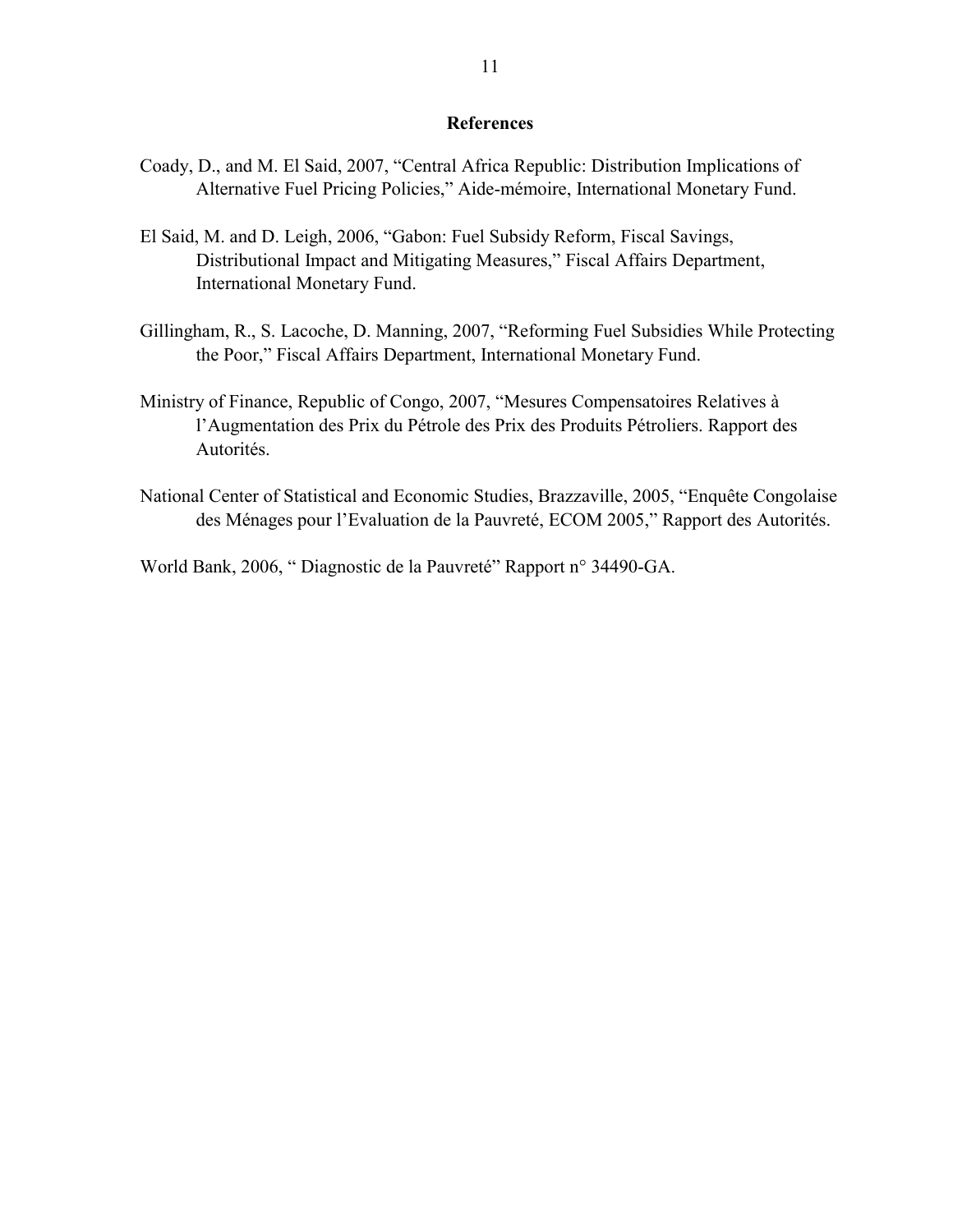## **II. AN ASSESSMENT OF COMPETITIVENESS<sup>[6](#page-13-0)</sup>**

## **A. Introduction**

19. **Congo's growth in recent years has been strong, primarily because of oil exports.** High oil prices and production have boosted Congo's international reserves, and real income per capita has risen to middle-income level. Yet the non-oil economy is underdeveloped, non-oil exports are largely stagnant, and manufactured exports have lost market share.

20. **Following the methodology of Di Bella, Lewis, and Martin (2007), this paper examines indicators for evaluating competitiveness in the non-oil sector**, which is taken to mean the capacity to produce goods and services more efficiently and profitably than other countries. The indicators studied are real exchange rate movements, developments in relative prices, export performance, market share and profitability, production costs, and institutions.

21. **On a number of competitiveness indicators Congo lags behind other members of the** *Communauté Economique et Monétaire de l'Afrique Centrale* **(CEMAC)**, a region that itself significantly underperforms the rest of sub-Saharan Africa (SSA).<sup>[7](#page-13-1)</sup> Congo's real effective exchange rate (REER) has appreciated considerably since 2000 and, although evidence of real exchange rate overvaluation is not robust, recent increases in prices relative to its trading partners certainly did not help Congo's competitiveness. Congo's exporters have also been undermined by a poor business environment; inadequate human capital, technology, and infrastructure; and undersdeveloped institutions.

22. The evolution of exports is outlined in Section B; real exchange rate developments and relative prices and costs are assessed in Section C; and structural factors that influence competitiveness are discussed in Section D. Conclusions are in section E.

## **B. Export Performance**

23. **The growth in exports over the past several years has been dominated by oil; non-oil exports have stagnated.** Congo has lost export market share for many non-oil commodities, and some "traditional" exports have disappeared altogether.<sup>[8](#page-13-2)</sup>

• **Congo is highly open to trade**; the ratio of exports and imports to GDP has risen above 200 percent as oil production increased and world oil prices rose (Figure 1a).<sup>[9](#page-13-3)</sup>

<span id="page-13-0"></span><sup>6</sup> Prepared by Izabela Karpowicz.

<span id="page-13-1"></span> $<sup>7</sup>$  The poor performance of lower-income countries, particularly in the CEMAC region, has been documented in</sup> a number of studies on exchange rates, evolution of exports, and institution. See, for instance, IMF Country Report 07/206 Selected Issues Paper on Governance, Tsangarides on REER and on competitiveness in Working Papers 06/236 and 7/212; Di Bella, Lewis and Martin (2007) on competitiveness and REER misalignment.

<span id="page-13-3"></span><span id="page-13-2"></span><sup>&</sup>lt;sup>8</sup> Oil exports are the primary source of government revenue, and Congolese consumers rely heavily on imports of food, machinery, transportation equipment, medicines, and other goods.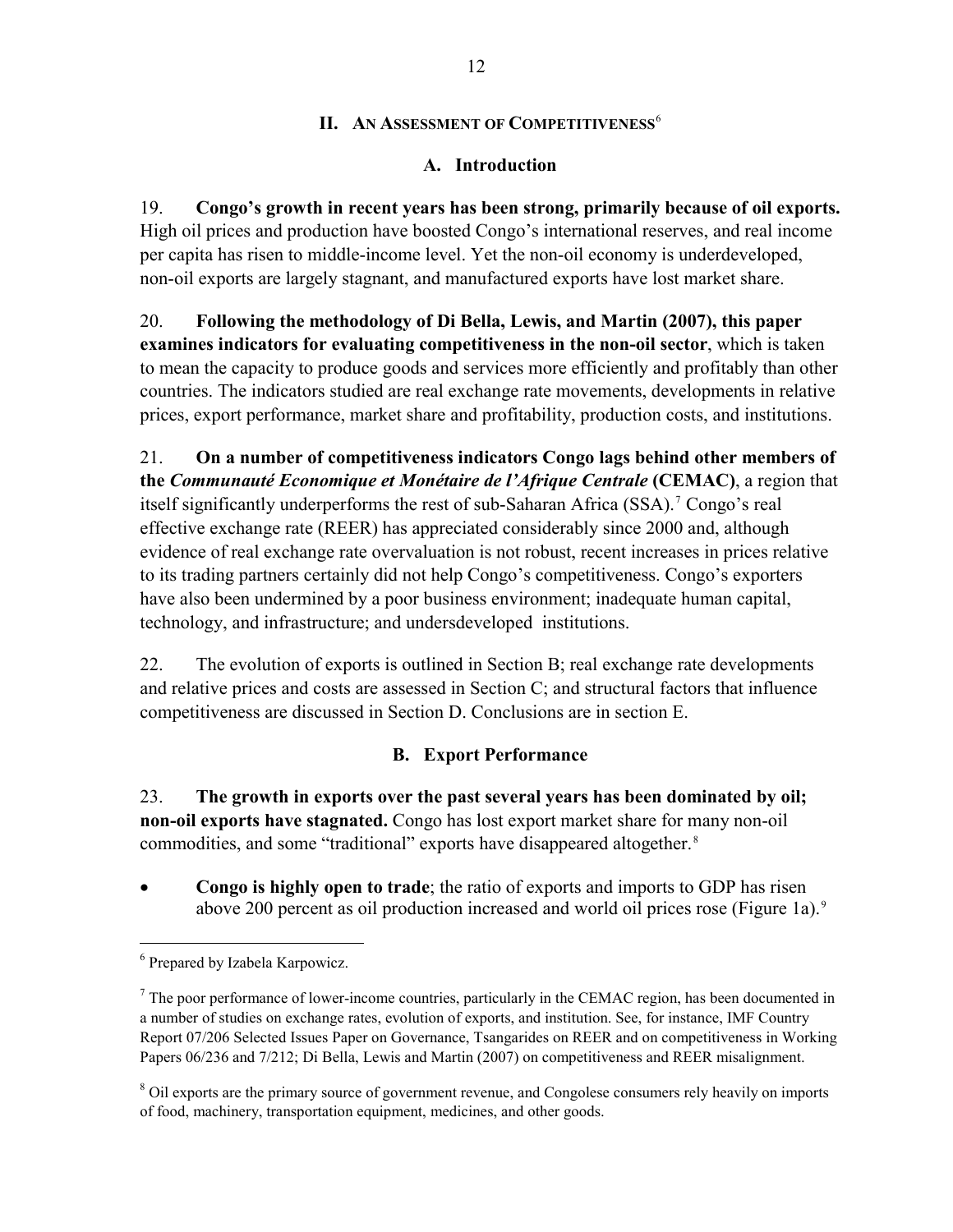Exports account for the bulk of this, having expanded by an average of 12 percent a year for 2000–07—twice as fast as the CEMAC average and four times faster than the SSA average (Figure 1b).



• **Congo's oil exports account for 80 percent of total exports (Figure 2a) and about two-thirds of GDP (Figure 2b**). Among CEMAC exporters, only Equatorial Guinea has recorded better oil export performance since 1994, and this only due to a significant increase in oil production.



• **Despite the encouraging evolution of oil exports since the 1990s, export volumes have grown** little. Real export growth has decreased from about 5 percent in the

<sup>-&</sup>lt;br>9 <sup>9</sup> In contrast, CEMAC trade increased to 100 percent of GDP in 2007, while SSA exports and imports reached slightly more than 70 percent of GDP.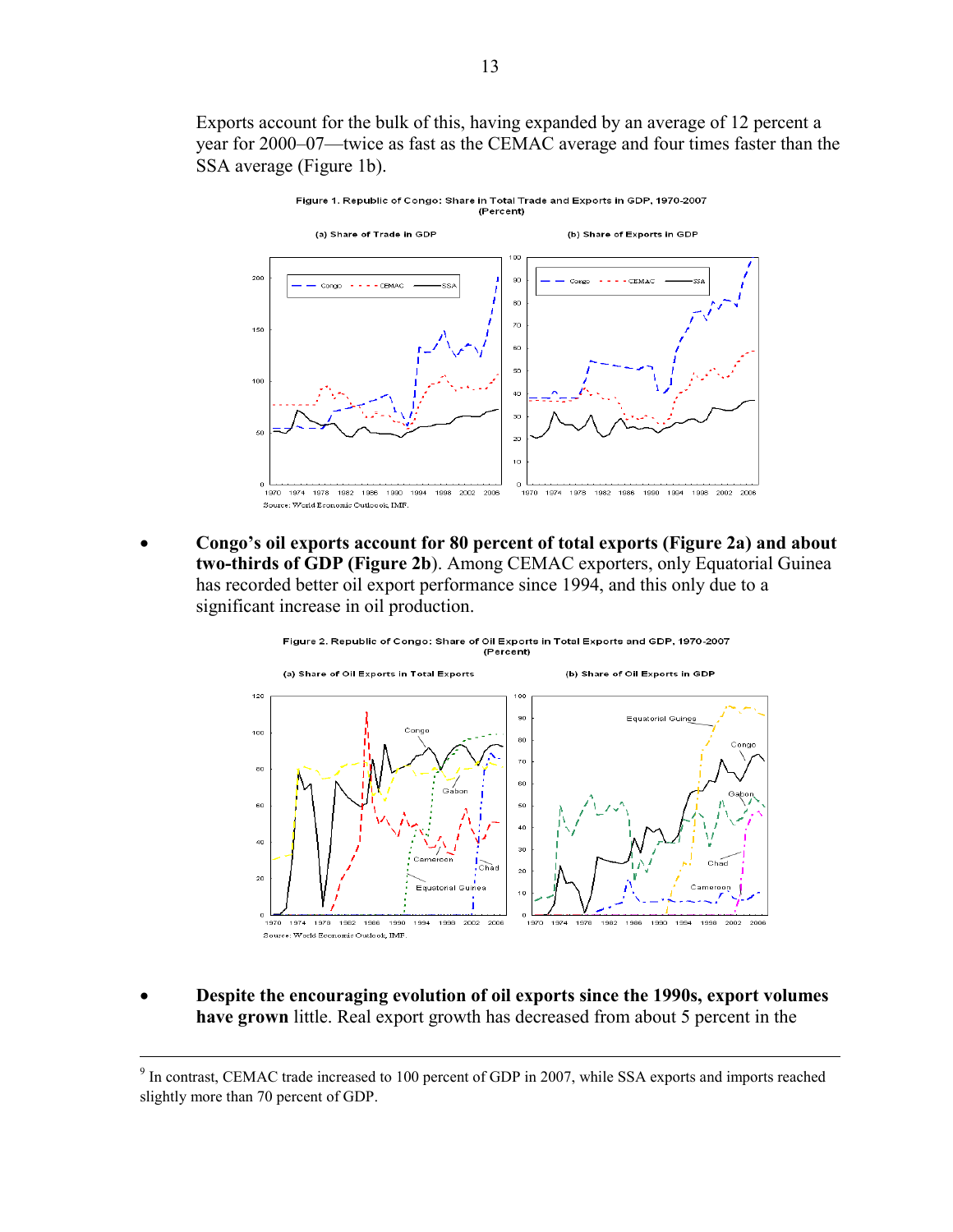1990s to below 2 percent since 2000 (Figure 3). Congo's exports did recover briskly in 2000 after the civil war ended, but in 2007 an accident at a major oil platform pushed down oil exports considerably<sup>10</sup>.



• **Congo's share in world trade is still very small.** Since 1994, its exports have grown as a share of world exports only because of oil (Figure 4). Among non-oil exports, production has either disappeared or become marginal in such historically important commodities as cocoa, coffee, and timber. Recently, manufactured exports, which grew in the 1990s, have declined dramatically as a share of total exports as a result of further concentration in oil.

<sup>&</sup>lt;sup>10</sup> Large annual variations somewhat distort the annual average.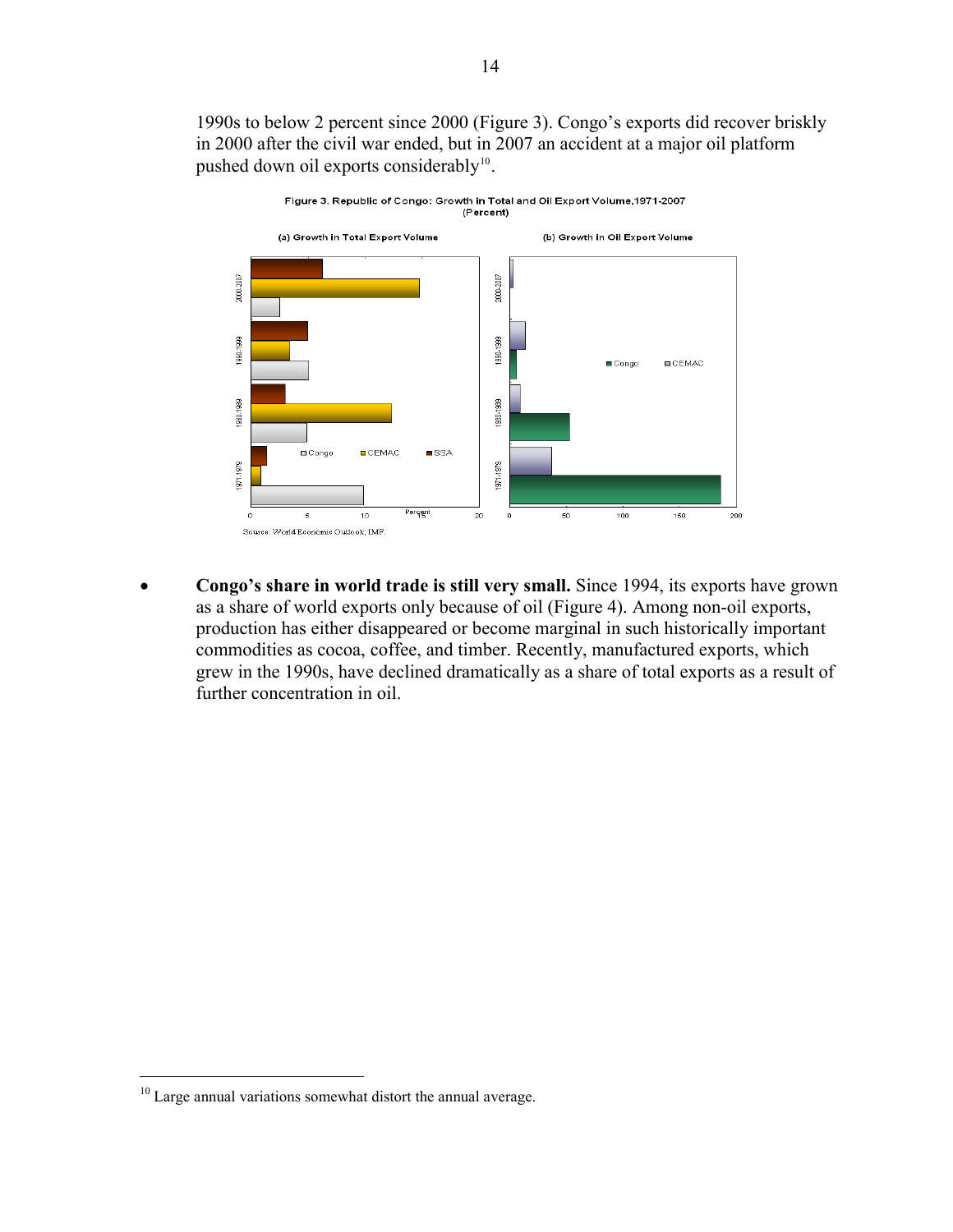

#### Figure 4. Republic of Congo: Exports Market Shares, 1970-2007 (Percent)

**Composition of Exports, 1969–2007**  (Percent of total)

| Primary Commodities |         |         |         | Nonfuel Primary Commodities |         | Manufactures |         |         |  |
|---------------------|---------|---------|---------|-----------------------------|---------|--------------|---------|---------|--|
| 1969-89             | 1990-99 | 2000-07 | 1969-89 | 1990-99                     | 2000-07 | 1969-89      | 1990-99 | 2000-07 |  |
| 76.5                | 73.4    | 86.8    | 15.8    | 12.0                        | 10.7    | 7.6          |         | 2,4     |  |

24. **The relatively poor performance of non-oil exports may be due to a host of factors, including Dutch disease.** The prominence of the oil sector and recent high oil prices have diverted resources from the traditional export sectors. However, it is also likely that relative prices and structural factors have had an effect.. The rest of the paper will seek to explain the determinants of non-oil exports performance.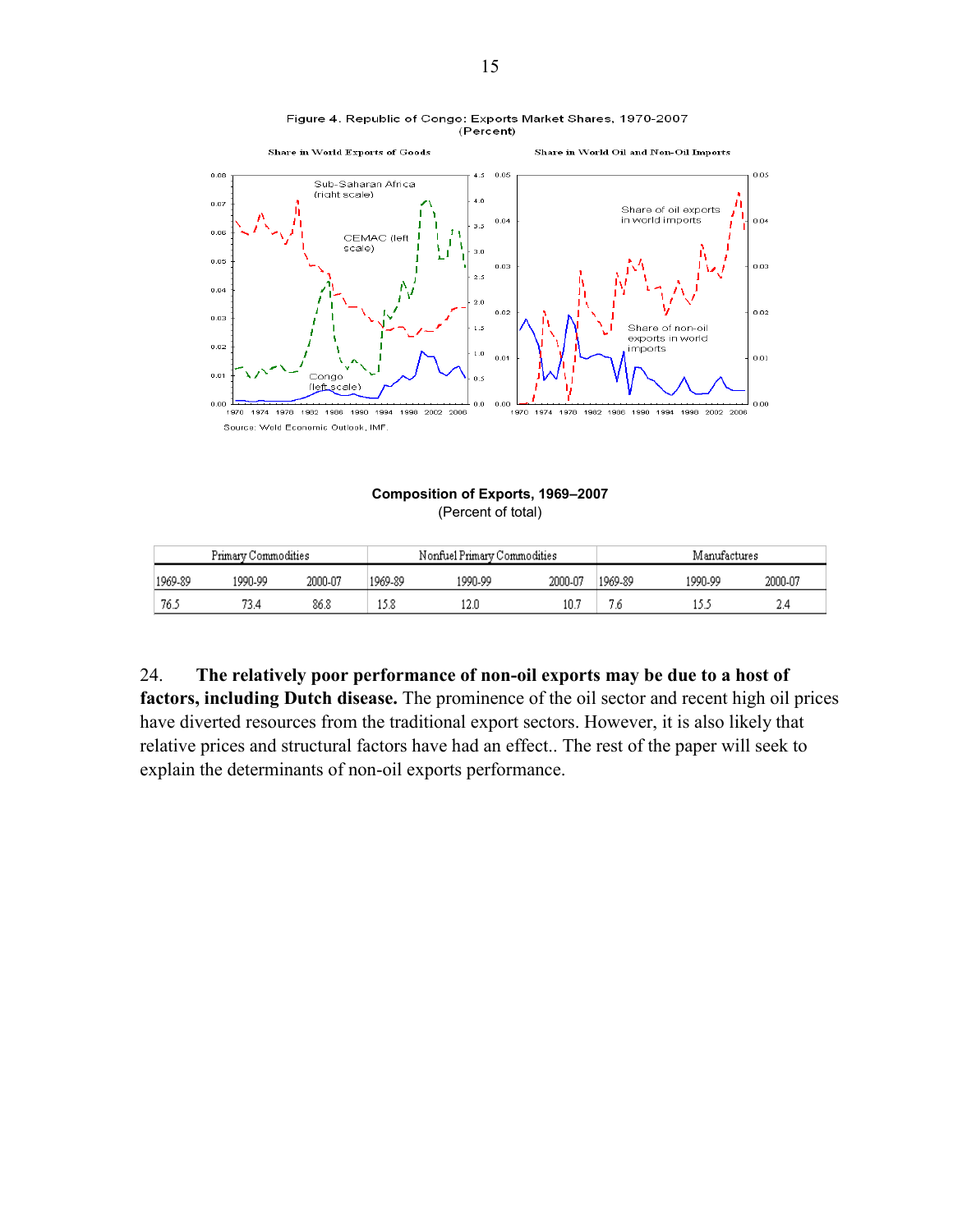

25. **REER developments are often assessed using indices that help explain productivity in the traded goods sector and the patterns of consumption of traded and nontraded goods.** Indices based on the notion of purchasing power parity compare nominal exchange rates between a country and its trading partners, adjusted for differences in prices

 $\overline{a}$ 



(consumer, wholesale, production, export, and import, and the GDP deflator) and costs (unit labor costs in manufacturing or the whole economy). There is also the notion of an "internal" exchange rate, based on relative prices, i.e., the ratio of prices of nontraded goods to prices of tradables. The  $REER<sup>11</sup>$  $REER<sup>11</sup>$  $REER<sup>11</sup>$  indices based on different price measures suggest Congo's competitiveness has deteriorated in recent years:



<span id="page-17-0"></span><sup>&</sup>lt;sup>11</sup> The REER indices were constructed following IMF methodology (Zannello and Desruelle, 1997). The REER is a geometric average of prices (consumer prices, export and import unit values, GDP deflator) and the US dollar exchange rates based on bilateral trade weights. A total of 19 trading partners are included in the index, where trading partners belonging to the euro area together have a weight of 44 percent. The series are spliced backwards to account for changes in INS weights introduced in 2000.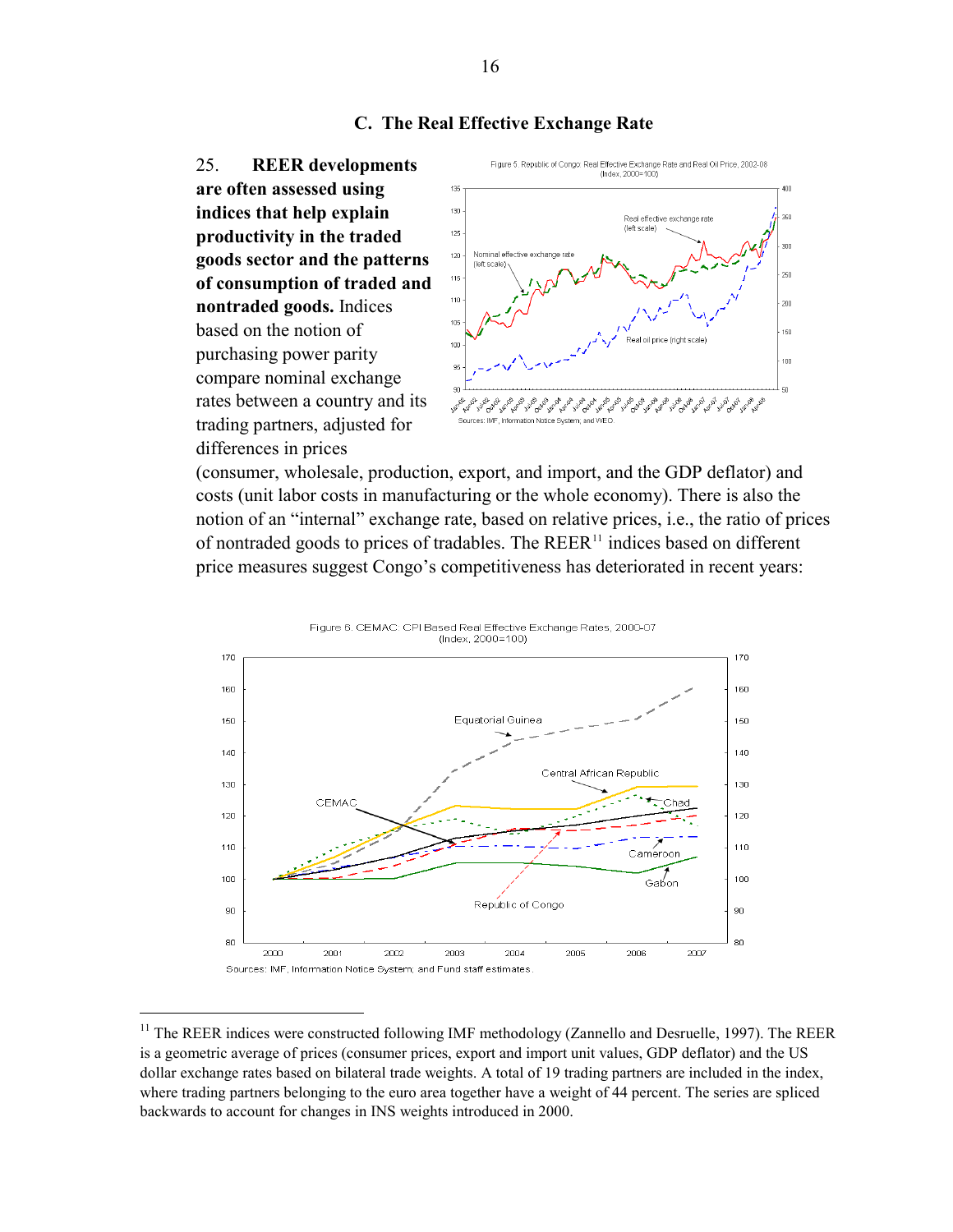- The **REER based on the consumer price index** has appreciated steadily since 2000, tracking appreciation of the nominal effective exchange rate (Figure 5). By the end of 2007, the REER was higher by 20 percent. Due to extensive price differentials in the CEMAC area, the REERs of member countries differed substantially, but Congo's tracked the CEMAC average very closely (Figure 6).
- The **REERs based on import unit values and export unit values** appreciated by 50 and 48 percent, respectively.<sup>[12](#page-18-0)</sup>
- The **REER based on the GDP deflator** increased in 2003–06 during the oil boom and fell in 2007 as production contracted due to the accident mentioned.
- The pattern for the **internal price ratio** was most similar to that of the REER based on the CPI, although within-year variations were more pronounced (Figure 7).
- **Unit labor costs** have not increased relative to the trading partners because of a freeze in public sector wages in 1993, against which the private sector labor returns are priced.
- **Real GDP per capita** has risen sharply in recent years, allowing Congo to graduate to middle-income country status. This was however, due mainly to oil. Productivity in the non-oil sector has plunged, especially in recent years.
- The **relative profits index**<sup>[13](#page-18-1)</sup> decreases over time because the share of labor costs in value-added decreased in Congo relative to its competitors and partners. The decrease is associated with an increase in competitiveness.

<span id="page-18-0"></span> $12$  In 2007, for instance, the change in terms of trade for Congo was unfavorable.

<span id="page-18-1"></span><sup>&</sup>lt;sup>13</sup> This index is constructed along the lines of Lipschitz and McDonald (1991). It is calculated as the ratio of ULC-REER to the GDP deflator-REER. A rise in the index is associated with a loss in competitiveness and a worsening in the trade balance because the share of labor costs in value-added rises relative to competitors. Unlike the ULC index, this indicator captures the loss in competitiveness resulting from a rise in the price of an intermediate input.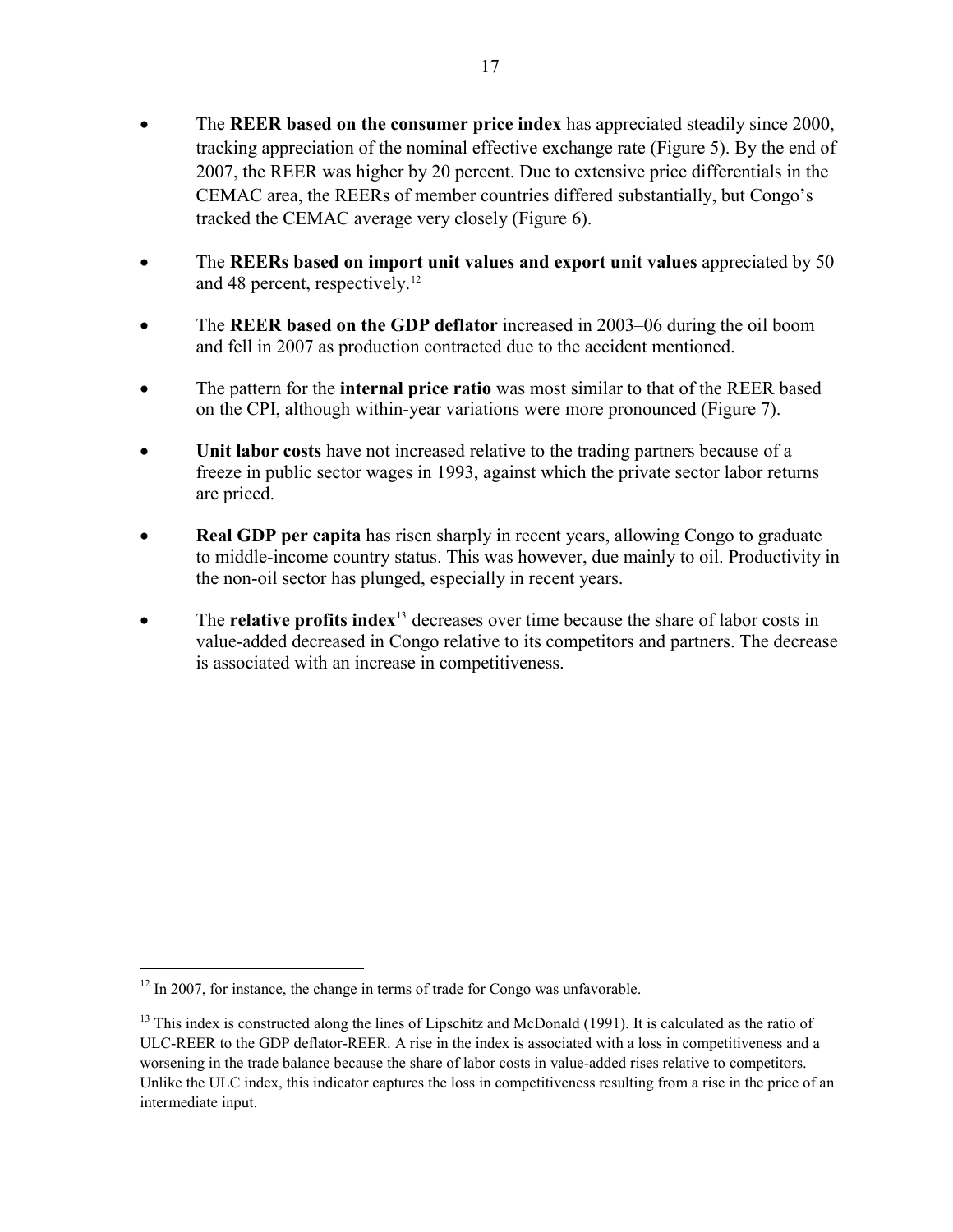

Figure 7. Republic of Congo: Alternative Real Exchange Rate Measures, 2000-08

26. **Apart from the unit labor cost indicator and the related relative profits, all other indices point to an appreciation of the REER of at least 20 percent between 2000 and 2007.** While the variation across years is not identical, the upward trend is clear. A large part of this increase was, however, caused by a nominal effective appreciation of the CFAF to the currencies of the trading partners.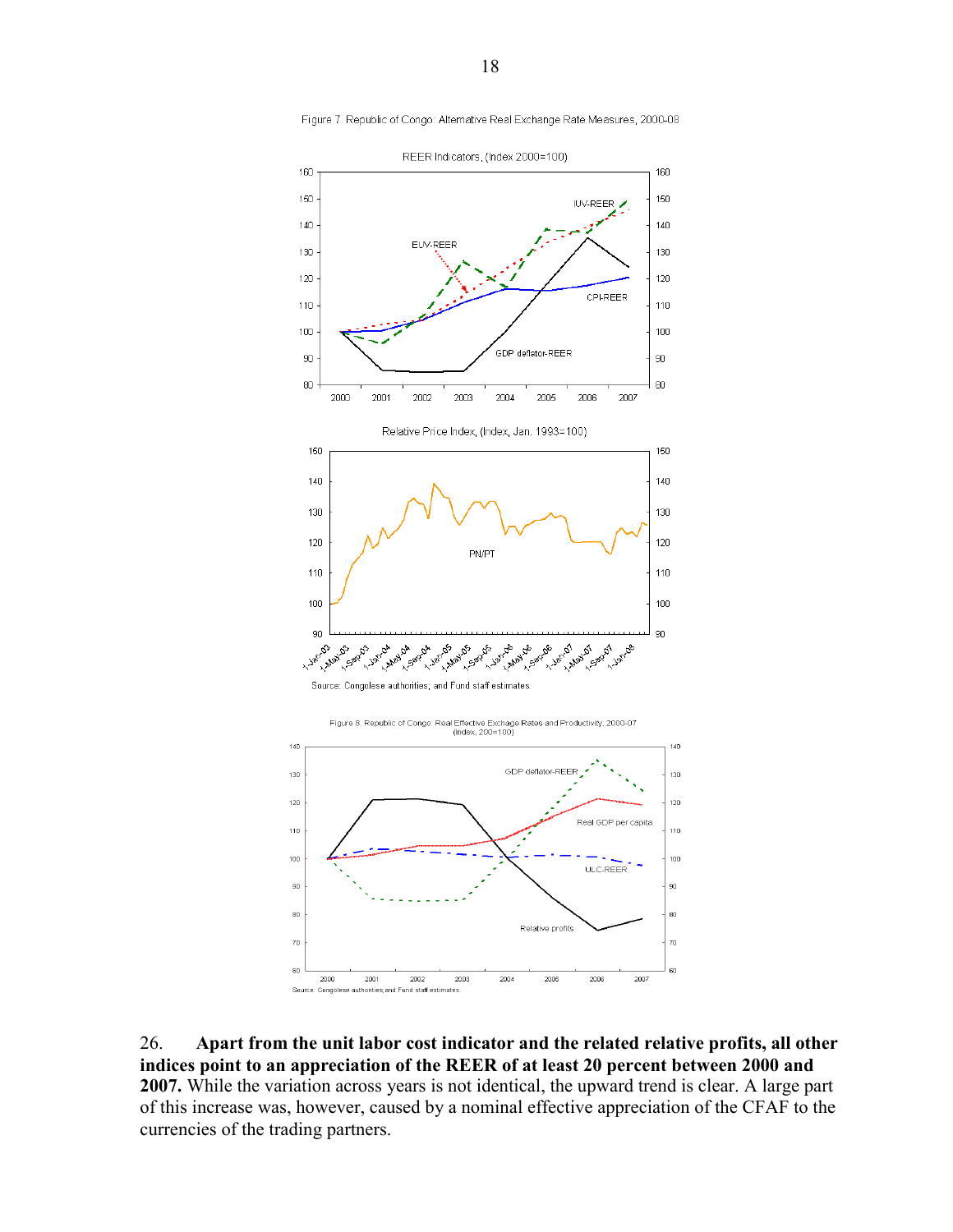## **D. Real Effective Exchange Rate Equilibrium**

## <span id="page-20-0"></span>27. **Although price competitiveness has suffered in recent years, the actual REER is not necessarily above its long-term equilibrium value**. Significant terms of trade shocks, especially from international oil prices, and productivity gains post conflict have shifted the REER equilibrium.

28. We estimate a behavioral equilibrium exchange rate (BEER) based on the Edwards (1989) dynamic model, which was augmented by adding the productivity variable to capture the Balassa-Samuelson effect. The equilibrium real exchange rate is defined as the relative price of tradables to nontradables associated with a simultaneous internal and external equilibrium. The variables in the model, which reflect Congo- specific factors and data availability, are described in Box 2. The data set consists of annual observations for 1969– 2007.

29. The model is estimated using the Johansen (1988, 1995) multivariate cointegration procedure, which requires that the data be nonstationary in levels and be cointegrated. Individual time series evaluation and the unit root test indicate that all the variables are nonstationary and cointegrated.<sup>[14](#page-20-1)</sup> The augmented Dickey-Fuller test detected one cointegrating vector.

#### **Box 1. Fundamental Determinants of the Equilibrium Real Exchange Rate**

Drawing from the vast literature on the equilibrium REER, the following fundamental variables were included in the estimation (expressed in natural logs):

- **Terms of trade (TOT),** defined as a ratio of the export to the import deflator. A positive TOT movement would have a positive effect on the trade balance and domestic demand, leading to REER appreciation.
- **Relative productivity (PROD),** defined as real GDP per capita relative to main trading partners. Relatively higher productivity growth (in the tradable sector) is expected to appreciate the REER through the Balassa –Samuelson effect.
- **Government spending (GCE),** defined as government consumption expenditure as a percent of GDP. The impact of government spending on the REER depends on the share of tradables in government spending. If the government spends relatively more on nontradables, an increase in consumption should lead to REER appreciation.
- **Money supply (BM),** defined as the ratio of broad money to GDP. Monetary expansion in excess of economic growth could increase inflation and appreciate the REER.
- **Openness (OPEN),** defined as the ratio of exports and imports of goods and services to GDP. A more open trade regime will tend to lower the domestic price of tradables.

<span id="page-20-1"></span><sup>&</sup>lt;sup>14</sup> Normality tests for the two specifications indicate that the hypothesis of normality of the residuals is rejected. However, Paruolo (1997) shows that where normality is rejected due to excess kurtosis rather than skewedness, as here, the Johansen cointegration results are not affected.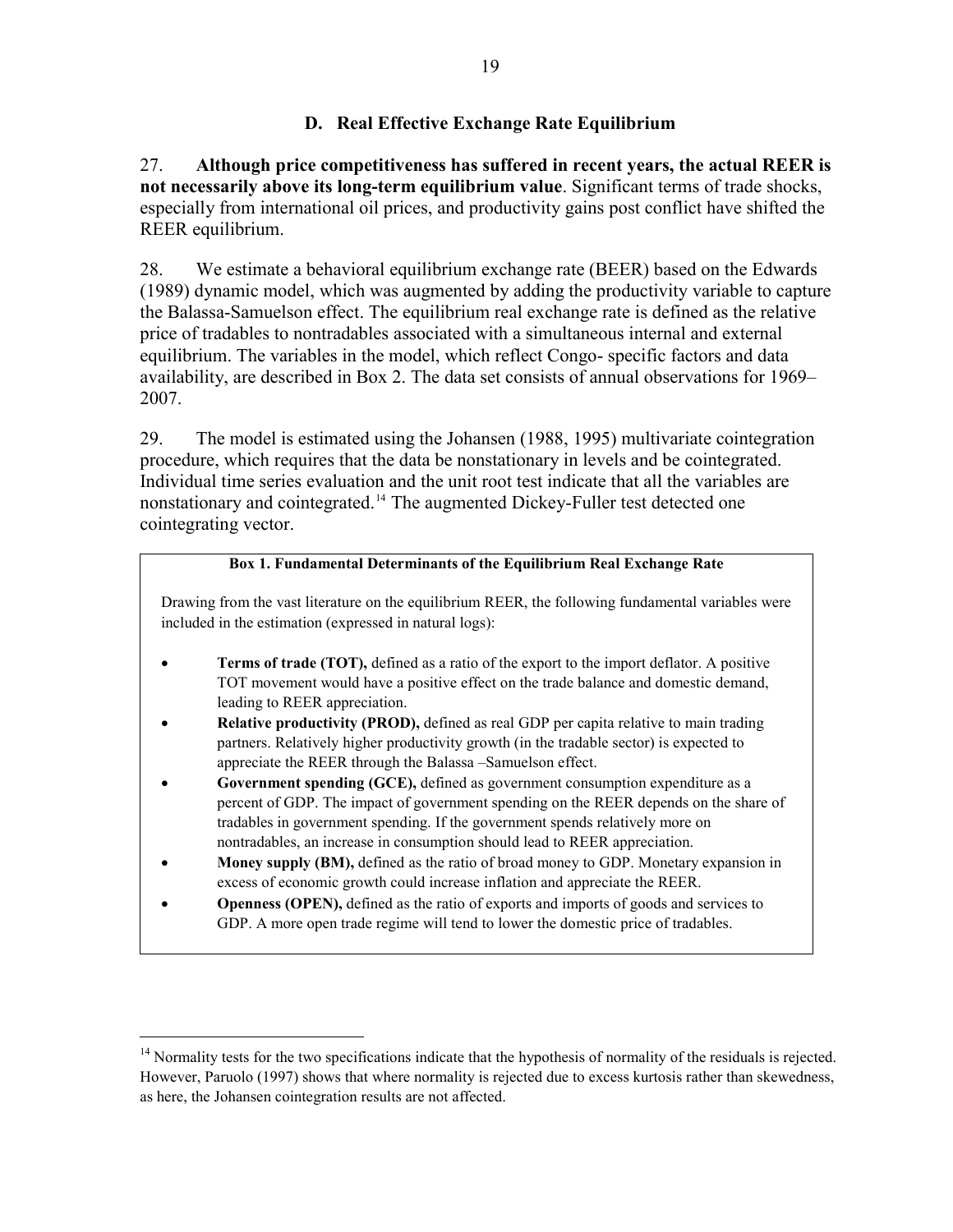$30.$  The analysis confirms that there is a stable<sup>[15](#page-21-0)</sup> long-run relationship between the REER and the fundamental variables. All the variables in the equation are statistically significant. The long-run REER is found to appreciate when the terms of trade improve, openness and government spending increase, and relative productivity rises. The coefficient on broad money bears an unexpected sign, suggesting that money growth above economic growth depreciates the REER[16](#page-21-1)**.**

ln*(REER)* = 0.13 ln*(TOT)* + 0.14 ln*(OPEN)* + 0.27 ln*(GCE)* + 0.22 ln*(PROD)* – 0.39 ln*(BM) + ε<sup>t</sup>*

where *ln* denotes the natural logarithm, and  $\varepsilon_t$  is the error term.

 $\overline{a}$ 

31. The next step is to decompose the fundamentals into permanent and transitory components. The permanent component, interpreted as the equilibrium value of fundamentals, is obtained by (i) filtering historical variables through the Hodrick-Prescott filter; and (ii) estimating out of the sample the values of fundamentals compatible with the permanent income hypothesis. The equilibrium REER is then obtained by fitting the permanent values of the fundamentals into the estimated coefficients. Deviation from equilibrium is derived as a difference between the actual and the equilibrium REER.

32. **The REER has fluctuated around the equilibrium in the past, with periods of over- and under-valuation.** The deviation from equilibrium was sometimes high. Undervaluation was typical of the post-conflict period (the early 2000s) as productivity growth picked up; overvaluation was higher in 1998 and 2003–2007. In recent years, this was due to an expansionary fiscal stance linked to the rise in oil prices—in 2007 the REER is found to be overvalued by about 7 percent.<sup>[17](#page-22-0)</sup> The estimation is, however, sensitive to the period being studied and the choice of explanatory variables.<sup>[18](#page-22-1)</sup>

<span id="page-21-0"></span><sup>&</sup>lt;sup>15</sup> The error correction term is negative and significantly different from zero, an indication that the REER follows a stable mean-reverting process. The short-run effects are mostly insignificant across the estimate. Only the term representing the devaluation is found to be significant and bears the expected negative sign.  $16$  It is not clear whether changes in monetary policy have a long-run effect on the equilibrium rate.

<span id="page-21-1"></span><sup>&</sup>lt;sup>17</sup> As reported in the CEMAC Staff Report on Common Policies of Member Countries (July 2008), the CEMAC REER does not appear to be fundamentally misaligned, despite continuous appreciation.

 $18$  Chudik and Mongardini (2007) have highlighted the weaknesses of single-country time series estimations for low-income countries. Based on the coefficients estimated from their model on a panel of 7 oil-exporting SSA countries, Congo's REER was overvalued in 2007 by 14 percent. However, the estimated country-specific longrun elasticity of real oil price for Congo is very small in this model, possibly understating the equilibrium value of the REER in recent years.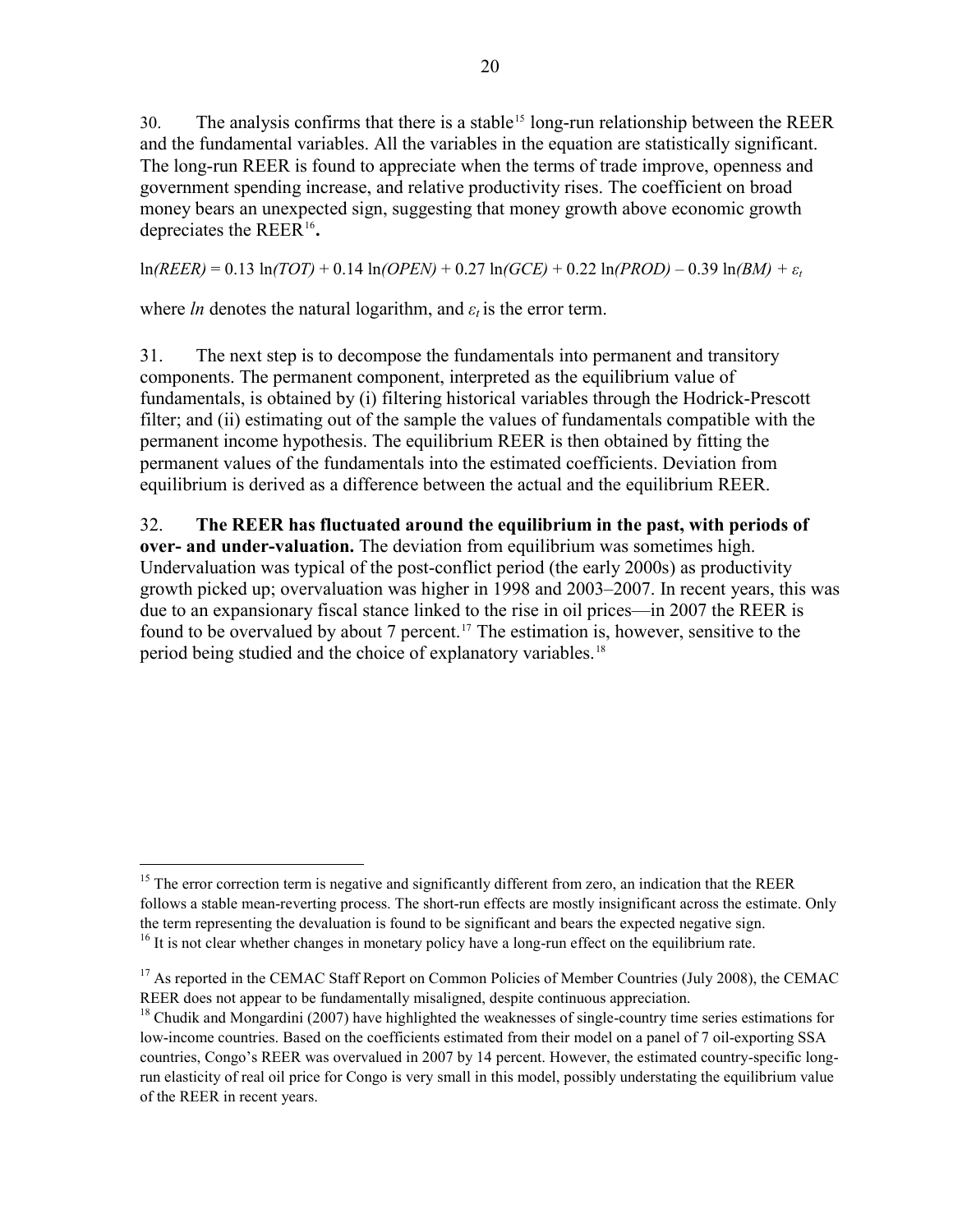

Figure 9. Republic of Congo: Actual and Equilibrium REER and Deviation from Equilibrium, 1980-2007

33. The forward-looking estimate, based on the fundamental variables derived from the permanent income hypothesis, suggests that over the medium term the equilibrium real exchange rate will decline because of fiscal consolidation and a projected terms of trade deterioration. This implies that Congo needs low and stable inflation if it is to keep its REER internationally competitive.

## **E. Structural Factors Influencing Competitiveness**

34. **Infrastructure, human capital, technology, and institutions affect a country's productive efficiency and profitability, attractiveness to FDI, and private sector development more generally.** Collectively, they also weigh heavily on competitiveness:

- Through their impact on transportation, communication, and production costs, infrastructure and technology may influence competitiveness directly.
- High-quality human capital can enhance both productivity and output quality.
- Good institutions can help reduce transaction costs, among other things by reducing uncertainty. Poor governance is often linked to low tax collections, distortionary taxation, low private investment, and low and more volatile capital flows.[19](#page-23-0)

## <span id="page-22-0"></span>35. **Infrastructure.** Transport infrastructure is particularly weak in Congo.

 $\overline{a}$ 

<span id="page-22-1"></span>Transportation between the two main cities suffers from frequent rail disruptions, and only 5 percent of the road network is paved (Table 5). Under such conditions it is not possible to develop commodity-based exports, which rely heavily on transport.

<sup>&</sup>lt;sup>19</sup> Oureshi (2008) finds that the weakness on non-oil exports in oil-producing African countries is closely linked to the quality of their institutions.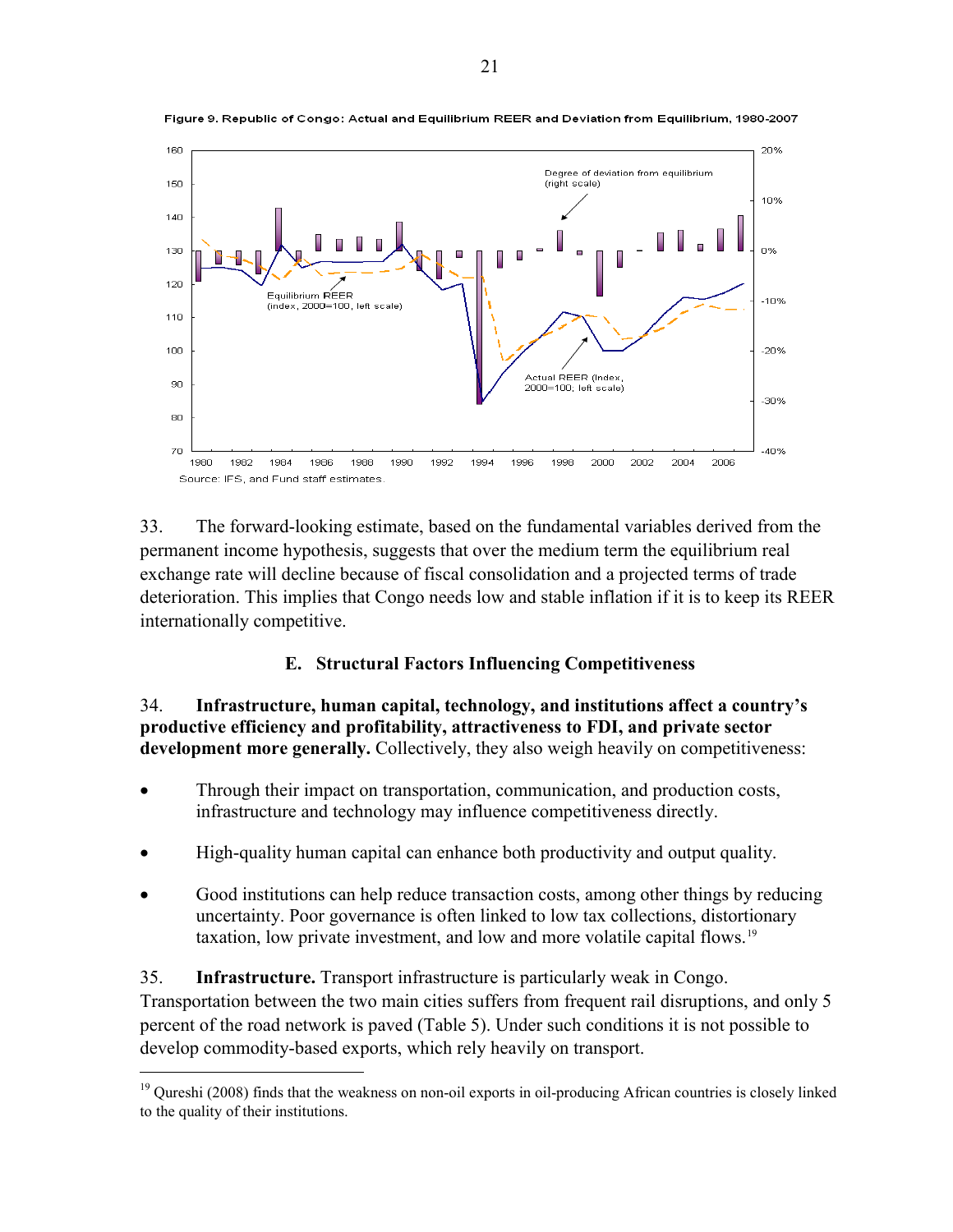36. **Human capital.** Although Congo has made gains in real GDP per capita, there are still large differences between population groups; most of its people live below the poverty line. The UN Human Development Index (HDI) ranks Congo  $139<sup>th</sup>$  of 177 countries. Congo scores quite high on adult literacy compared with the SSA average at 84 percent, but school enrollment is low and life expectancy less than 50 years.<sup>[20](#page-23-1)</sup>

37. **Information and technology**. World Bank Information, Communication and Technology indicators show Congo and the CEMAC region generally (except for Gabon for some indicators) as having limited access to technology. Internet costs are particularly high

in CEMAC countries compared with the SSA region as a whole. However, although fixed telephone costs are very high, costs of mobile communication in Congo have fallen recently, with increased competition created by a third operator; an international call from Congo is as low as CFAF 150 per minute. But in general high cost, limited

|                                                    | <b>CMR</b> | CAR            | TCD      | COG      | <b>GNQ</b> | GAB | <b>SSA</b> |
|----------------------------------------------------|------------|----------------|----------|----------|------------|-----|------------|
| Access (per 1000 people)                           |            |                |          |          |            |     |            |
| Telephone mainlines                                | 6          | $\overline{2}$ |          | 4        | 2          | 3   | 17         |
| Mobile phone subscribers                           | 138        | $\cdots$       | 22       | 123      | 192        | 470 | 125        |
| Internet users                                     | 20         | 30             | 6        | 19       | 16         | 62  | 29         |
| Households with television (%)                     | 26         | 5              | 4        | 7        | 26         | 56  | 14         |
| Personal computers                                 | 11         | 29             | 16       | 5        | 19         | 35  | 15         |
| Quality                                            |            |                |          |          |            |     |            |
| International Internet bandwidth (bits per person) | 9          | $\mathbf 0$    | 1        | 0        | 35         | 153 | 2          |
| Affordability (US\$ per month)                     |            |                |          |          |            |     |            |
| Price basket: fixed line                           | 9          | $\cdots$       | 17       | $\cdots$ | $\cdots$   | 32  | 14         |
| Price basket: mobile                               | 16         | 12             | 13       | 11       | $\cdots$   | 15  | 12         |
| Price basket: Internet                             | 18         | 100            | $\cdots$ | 65       | 10         | 39  | 45         |
| Transportation                                     |            |                |          |          |            |     |            |
| Roads, paved (% of total roads)                    | 10         | $\cdots$       |          | 5        | $\cdots$   | 10  | 15         |
| <sup>1</sup> Latest available information.         |            |                |          |          |            |     |            |

Table 1. CEMAC: ICT and Transport Infrastructure Indicators, 2004-06<sup>1</sup>

<sup>1</sup> Latest available information.<br>CMR=Cameroon; CAR=Central African Republic; TCD=Chad, COG=Congo; GNQ=Equatoral Guinea; GAB=Gabon.<br>Source: ICT at a Glance Tables and WDI 2008.

access, and poor quality of technological services raise production costs and inhibit efficiency, corroding Congo's competitiveness.

38. **Institutions.** A number of indicators show that, despite recent government efforts, Congo's institutional development lags behind that of comparator countries, even in the CEMAC region, as does progress in building up institutions. $21$ 

• On the 2007 **Worldwide Governance Indicators,[22](#page-24-1)** Congo scores below other CEMAC countries, especially on regulatory quality, the rule of law, and government effectiveness (Table 2 and Figure 1). The exception is voice and accountability, a dimension on which Congo has significantly improved in recent years. Advances have also been made in political stability—but control of corruption remains a challenge.

<span id="page-23-1"></span><sup>20</sup> <http://hdr.undp.org/en/statistics/>.

 $^{21}$  The poor governance record of CEMAC countries has been deteriorating; the CEMAC lags behind WAEMU, EAC, and SACU (Oliva and Moussa , 2007).

<span id="page-23-0"></span><sup>&</sup>lt;sup>22</sup> Governance Matters, 2008, [http://info.worldbank.org/governance/wgi/index.asp.](http://info.worldbank.org/governance/wgi/index.asp)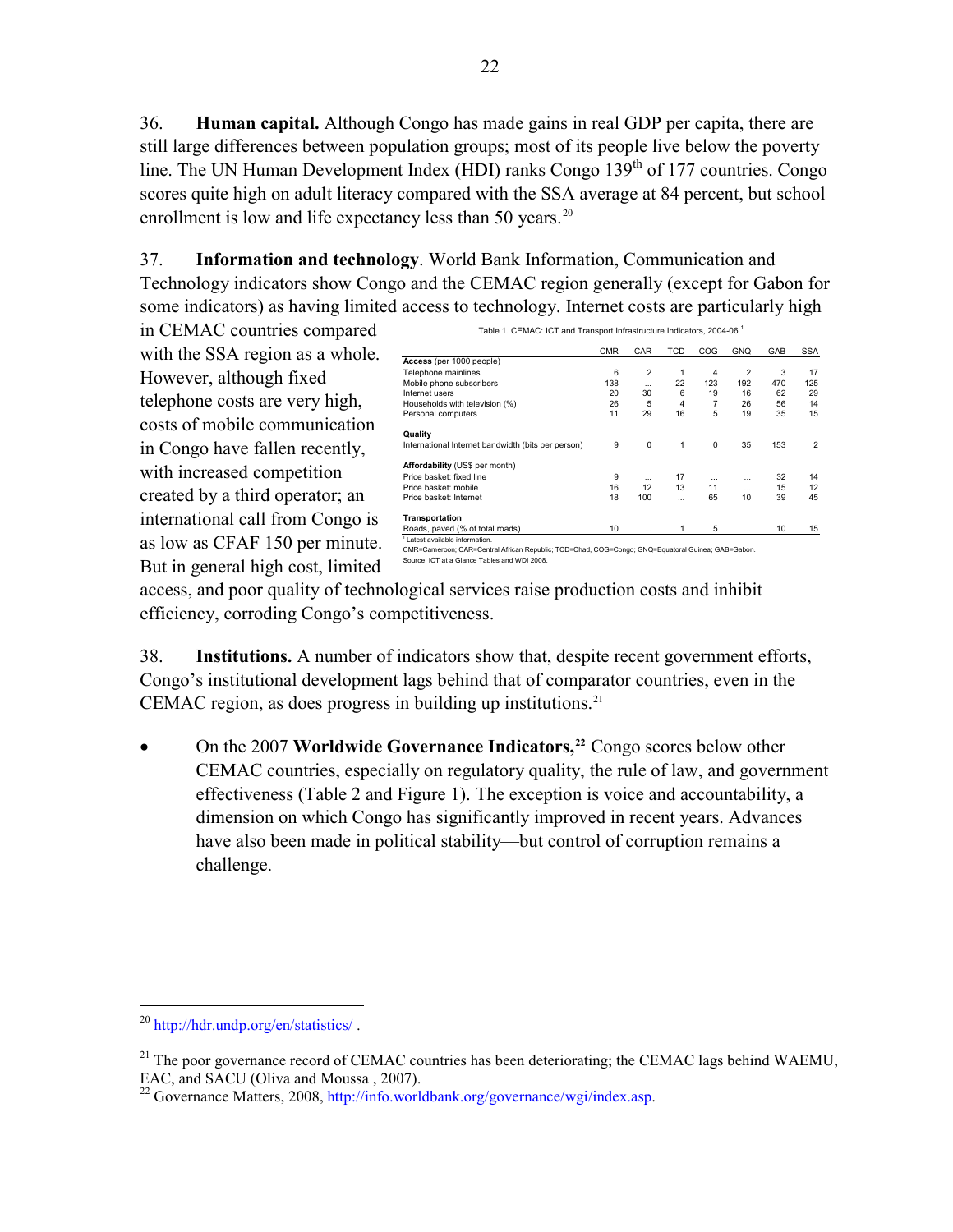Table 2. Republic of Congo: Governance Scores, 1996-2007 1

|                                                       | 1996 | 1998 | 2000 | 2002 | 2004 | 2006 | 2007 |
|-------------------------------------------------------|------|------|------|------|------|------|------|
| Voice and Accountability                              | 32.5 | 3.8  | 5.3  | 24.0 | 23.1 | 17.3 | 15.4 |
| <b>Political Stability</b>                            | 19.7 | 5.3  | 14.9 | 14.9 | 14.9 | 17.3 | 19.7 |
| <b>Government Effectiveness</b>                       | 7.1  | 8.5  | 2.8  | 5.2  | 9.5  | 7.6  | 7.1  |
| <b>Regulatory Quality</b>                             | 17.6 | 10.2 | 9.8  | 14.6 | 16.1 | 13.7 | 11.2 |
| Rule of Law                                           | 6.2  | 6.2  | 8.1  | 8.1  | 8.1  | 8.1  | 8.1  |
| Control of Corruption                                 | 21.4 | 7.3  | 11.2 | 14.6 | 17.0 | 12.1 | 10.6 |
| Source: http://info.worldbank.org/governance/wgi2007/ |      |      |      |      |      |      |      |

1 Percentile rank (0-100)



Figure 10. Republic of Congo: The Worldwide Governance Indicators, 1996-2007

• The **Index of Economic Freedom[23](#page-25-0)** shows Congo to be behind the rest of CEMAC and SSA, and progress has been slow. Particularly unfavorable, relative to other CEMAC countries, are property rights and financial freedom (Table 3 and Figure 11).

<span id="page-24-1"></span><span id="page-24-0"></span><sup>&</sup>lt;sup>23</sup> Heritage Foundation, [http://www.heritage.org/Index/.](http://www.heritage.org/Index/)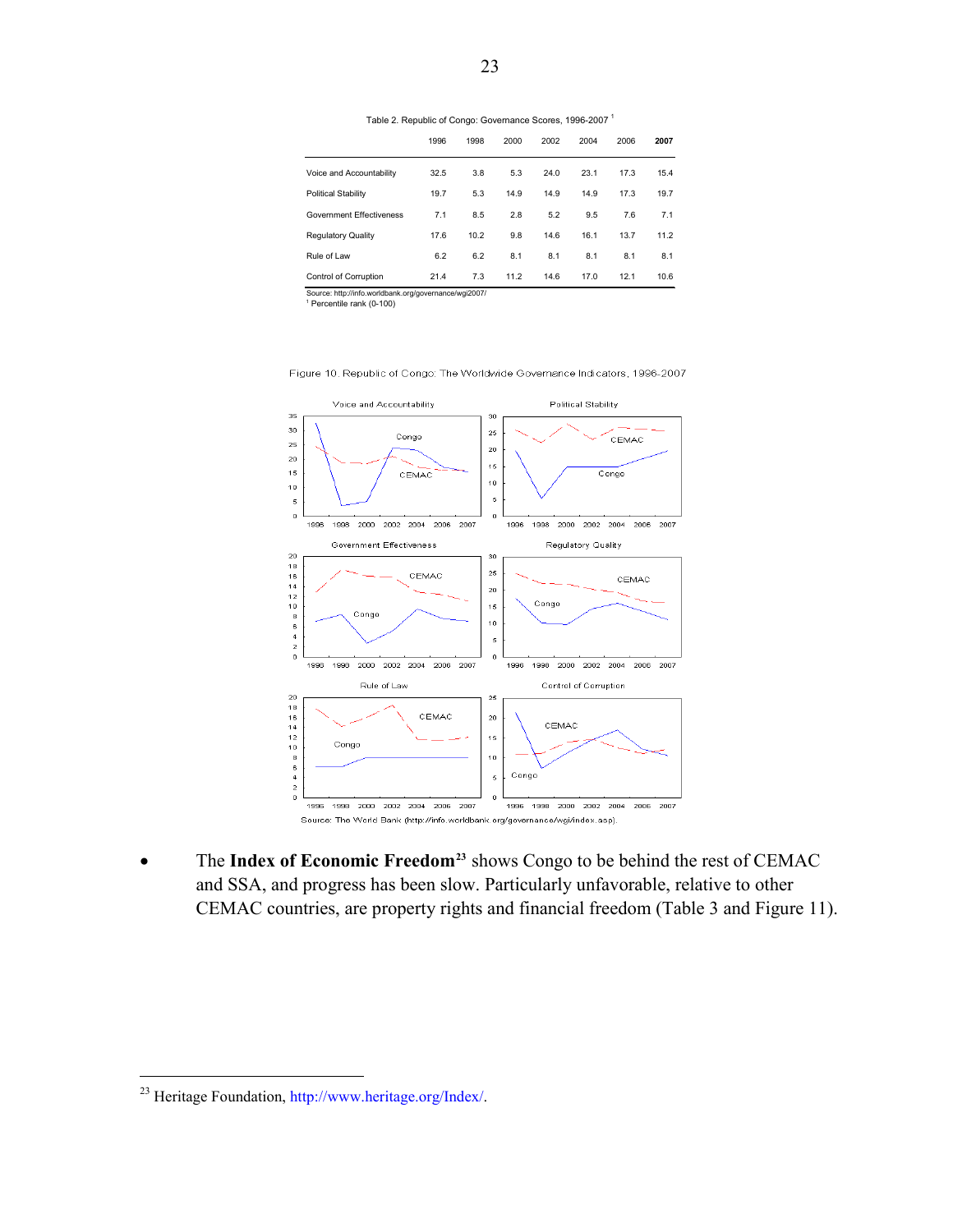| Table 3. CEMAC: Index of Economic Freedom, 2008 |
|-------------------------------------------------|
|-------------------------------------------------|

| Ranking | Countrv                  | 2008 Score | <b>Business</b><br>Freedom | rade<br>Freedom | Fiscal | Freedom Gov't Size Freedom | Monetary | Investment Financial<br>Freedom | Freedom | Property<br><b>Rights</b> | Freedom from<br>Corruption | Labor<br>Freedom |
|---------|--------------------------|------------|----------------------------|-----------------|--------|----------------------------|----------|---------------------------------|---------|---------------------------|----------------------------|------------------|
| 117     | Cameroon                 | 54.0       | 39.9                       | 57.0            | 71.8   | 93.6                       | 72.3     | 50                              | 50      | 30                        | 23                         | 52.5             |
| 122     | Gabon                    | 53.6       | 52.8                       | 56.4            | 61.7   | 85.6                       | 74.6     | 40                              | 40      | 40                        | 30                         | 54.6             |
| 129     | <b>Equatorial Guinea</b> | 52.5       | 47.1                       | 52.2            | 75.4   | 82.0                       | 81.1     | 30                              | 50      | 30                        | 21                         | 56.2             |
| 141     | Central African Republic | 48.2       | 40.7                       | 51.4            | 65.5   | 91.6                       | 72.5     | 30                              | 40      | 20                        | 24                         | 46.7             |
| 142     | Chad                     | 47.7       | 34.6                       | 60.0            | 49.9   | 94.9                       | 73.6     | 40                              | 40      | 20                        | 20                         | 44.2             |
| 146     | Congo, Republic of       | 45.2       | 45.3                       | 54.6            | 60.1   | 83.7                       | 73.0     | 30                              | 30      | 10                        | 22                         | 44.0             |

Source: The Heritage Foundation, http://www.heritage.org/Index/

Figure 11. Republic of Congo: Index of Economic Freedom, 1996-2007



Source: The Heritage Foundation, http://www.heritage.org/Index/

- Similarly, the **Corruption Perception Index[24](#page-26-0)** counts Congo among the worst performers. In 2007 Congo ranked 150th out of 179 countries, below Cameroon and Gabon and lower than in 2006. Perception of widespread corruption deters private entrepreneurship and non-oil sector development.
- Congo's ranking on the 2008 **Doing Business[25](#page-26-1)** indicators worsened to 175th out of 178 countries. Although Congo scores very low in almost all categories, particularly

1

<sup>&</sup>lt;sup>24</sup> Transparency International, [http://www.transparency.org/policy\\_research/surveys\\_indices/cpi/2007.](http://www.transparency.org/policy_research/surveys_indices/cpi/2007)

<span id="page-25-0"></span><sup>&</sup>lt;sup>25</sup> www.doingbusiness.org.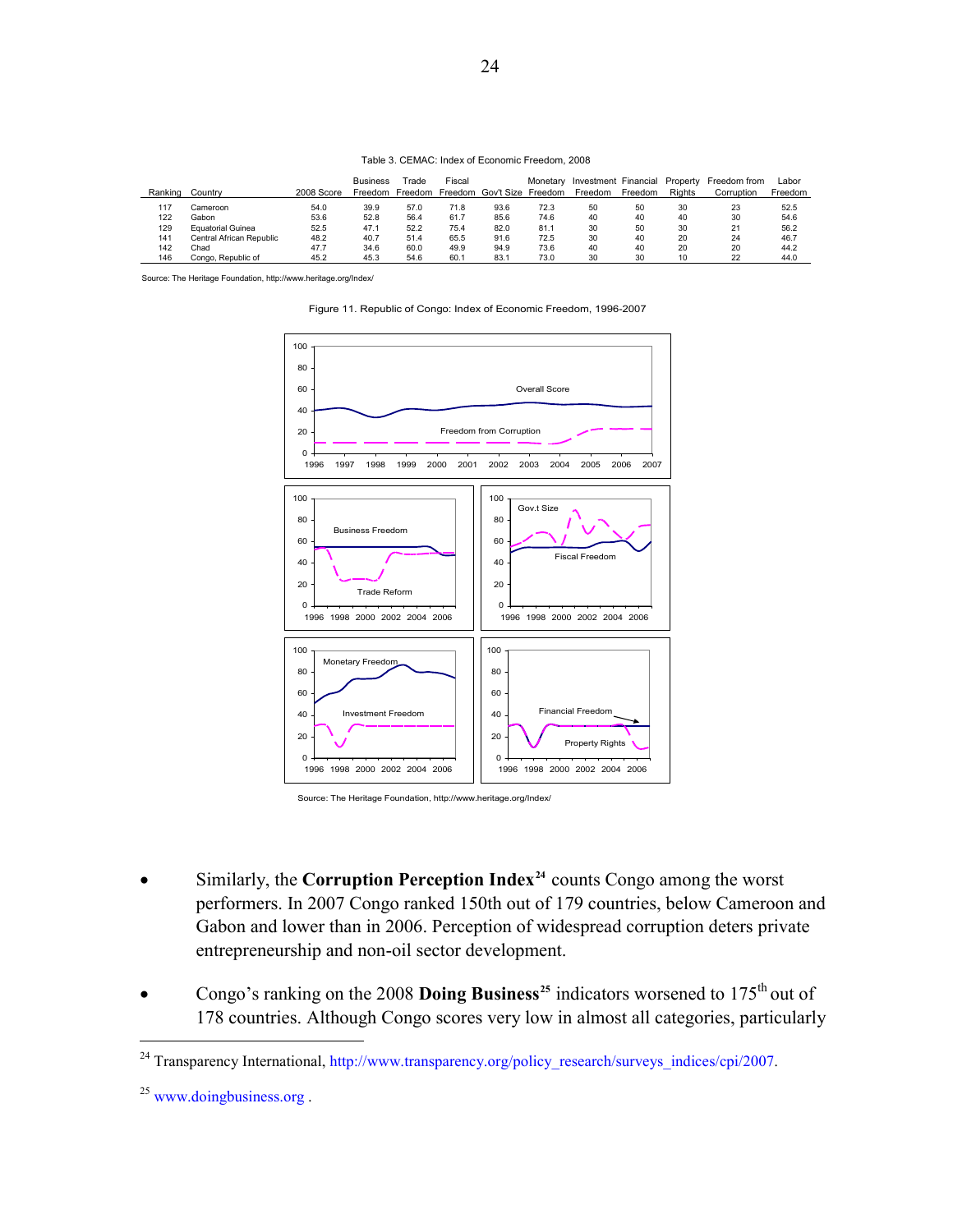cumbersome and costly are procedures related to property registration, employment, trading, and taxation (Table 4). Bureaucratic and institutional hurdles create indirect costs of production that reduce the attractiveness of the non-oil economy to private initiative. A business-friendly legal and institutional environment is vital for diversification and for attracting FDI.

| Ease of                       | 2008 | 2007 | Change in<br>rank |
|-------------------------------|------|------|-------------------|
| Doing Business                | 175  | 173  | $-2$              |
| Starting a Business           | 154  | 141  | $-13$             |
| Dealing with Licences         | 67   | 66   | $-1$              |
| <b>Employing Workers</b>      | 167  | 167  | $\Omega$          |
| Registerin Property           | 168  | 166  | $-2$              |
| <b>Getting Credit</b>         | 115  | 111  | $-4$              |
| Protecting Investors          | 147  | 147  | U                 |
| Paying Taxes                  | 176  | 176  | $\Omega$          |
| <b>Trading Across Borders</b> | 171  | 169  | $-2$              |
| <b>Enforcing Contracts</b>    | 156  | 156  | U                 |
| Closing a Business            | 110  | 111  | 1                 |
| Number of economies: 178      |      |      |                   |
|                               |      |      |                   |

Table 4. Republic of Congo: Doing Business Indicators, 2007-08

Source: http://doingbusiness.org

 $\overline{a}$ 

• The **financial sector** is currently unable to provide adequate support to the private sector or investment outlets for the population. Although in recent years they have respected prudential norms, banks are still very susceptible to risk. Concentration in the financial system is high by international standards, financial intermediation is limited, integration of banking markets is insufficient, and competition is low (Table 5).[26](#page-27-0) Scarce and costly bank lending to the private sector in Congo increases the costs of capital for the non-oil economy. Financial deepening and more intermediation are needed for the private non-oil sector to flourish.

<span id="page-26-1"></span><span id="page-26-0"></span><sup>&</sup>lt;sup>26</sup> For example, the ratio of private credit to GDP is only 2.1 percent (SSA average: 17.4 percent), and the share of the population with a formal bank account is less than 3 percent (regional average: 26.8 percent). The loan/deposit ratio is about 22 percent in Congo, 80 percent for WAEMU countries, and 48 percent for the CEMAC.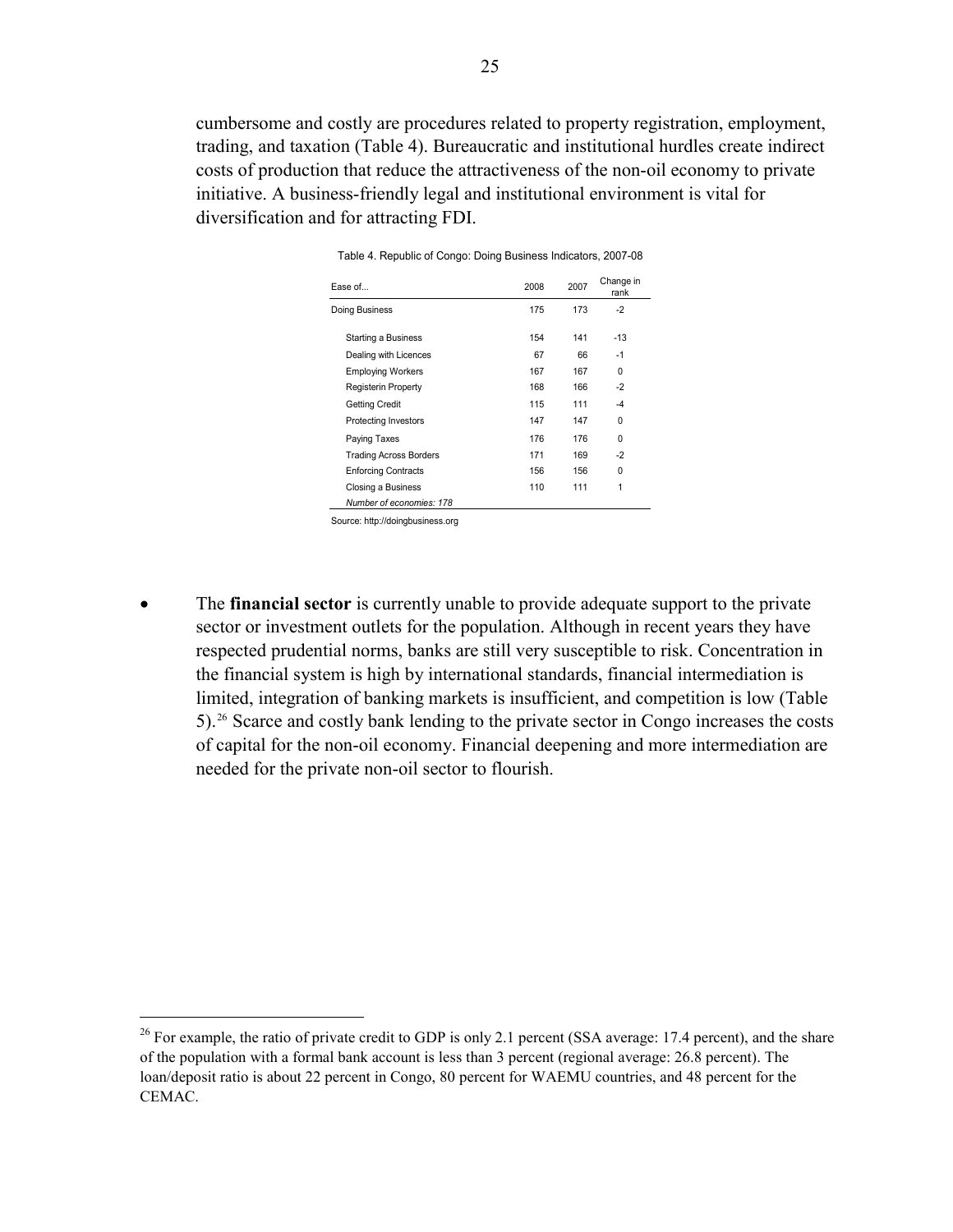|                               | Number of<br>Comm.<br>Banks <sup>1</sup> | M2/GDP<br>(percent) | Bank<br>Assets/GDP<br>(percent) $1$ | Private<br>Sector<br>Credit/GDP<br>(percent) | Central<br>Government<br>Credit/GDP<br>(percent) | Population<br>with Formal<br><b>Bank</b><br>Account<br>(percent) |
|-------------------------------|------------------------------------------|---------------------|-------------------------------------|----------------------------------------------|--------------------------------------------------|------------------------------------------------------------------|
| <b>Republic of Congo</b>      | 4                                        | 14.6                | 8.9                                 | 2.1                                          | $-6.5$                                           | 2.7                                                              |
| Averages for:                 |                                          |                     |                                     |                                              |                                                  |                                                                  |
| Sub-Saharan African countries | 30                                       | 33.6                | 67.4                                | 17.4                                         | 3.8                                              | 26.8                                                             |
| Middle income                 | 30                                       | 50.4                | 96.0                                | 28.7                                         | 3.5                                              | 41.2                                                             |
| Low income                    | 30                                       | 24.9                | 38.3                                | 11.8                                         | 4.0                                              | 7.6                                                              |
| Oil-exporting countries       | 53                                       | 14.9                | 33.6                                | 6.3                                          | $-4.8$                                           | 7.1                                                              |
| Oil-importing countries       | 23                                       | 38.3                | 77.5                                | 20.1                                         | 5.8                                              | 33.9                                                             |
| <b>CFA</b> countries          | 9                                        | 19.9                | 16.1                                | 10.8                                         | $-1.8$                                           | 3.9                                                              |
| Non-CFA countries             | 34                                       | 41.8                | 72.5                                | 21.2                                         | 6.9                                              | 29.2                                                             |

#### Table 5. Selected Financial Sector Indicators, 2006

Source: IFS, and *Sub-Saharan Africa Regional Outlook* (May 2006). <sup>1</sup> Data refer to 2004.

## **F. Conclusions**

39. We undertook a comprehensive review of the Congo's competitiveness compared with its trading partners in the CEMAC region and SSA. The record is mixed:

• In some areas competitiveness has held steady in recent years, among them oil exports and gains in oil market shares that have made possible a substantial accumulation of reserves; and a firm grip on wages that has kept increases in labor costs in line with productivity.

| Assessment of Overall Competitiveness |                      |  |  |
|---------------------------------------|----------------------|--|--|
| (-ا                                   | $(+)$                |  |  |
| Non-oil exports                       | Oil exports          |  |  |
| CPI-RFFR evolution                    | Reserve accumulation |  |  |
| Institutional record                  | I abor costs         |  |  |
| Human capital and technology          |                      |  |  |
| Equilibrium REER                      |                      |  |  |
|                                       |                      |  |  |

<span id="page-27-0"></span>• In other areas external competitiveness has worsened: REER developments were unfavorable and structural deficiencies pervasive. In particular, there were problems with institutional and business environment indicators, human capital, and infrastructure. These outcomes are worrying for the competitiveness of non-oil activity because they undermine non-oil exports, the value-added of the non-oil sector, and the non-oil economy's attractiveness to FDI.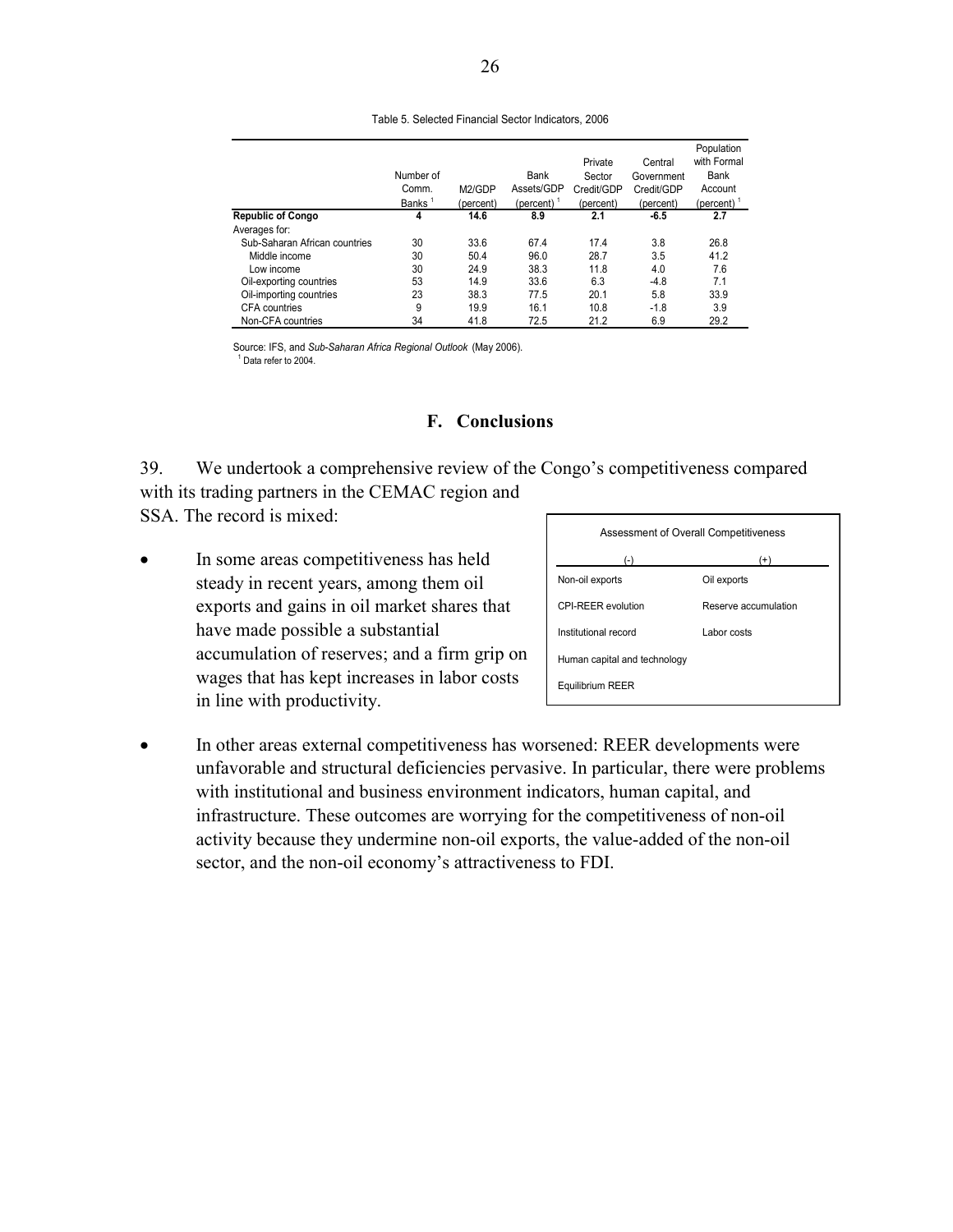| Reforms that should enhance competitiveness |                                                                                                                                                                    |  |
|---------------------------------------------|--------------------------------------------------------------------------------------------------------------------------------------------------------------------|--|
| Institutions                                | Transparency and governance in the oil sector and in<br>public investmant management to improve allocation of<br>resources, enhance efficiency and decrease costs. |  |
| Financial sector                            | Comprehensive reforms to improve intermediation,<br>increasses access to and lower cost of credit to the<br>private sector.                                        |  |
| Fiscal policy                               | Fiscal consolidation to ensure macro stability and<br>generate savings for the future.                                                                             |  |
| Price liberalization                        | Regular fuel price adjustmets to rationalize subsidies<br>and improve targeting to enhance human capital.                                                          |  |

40. **Structural reforms envisaged in the authorities economic program supported by the Fund and the enhanced HIPC Initiative[27](#page-28-0) could generate major gains in competitiveness.** Given Congo's inadequate institutions, improvements in transparency and governance, and financial sector development should improve resource allocation, increase productivity, and lower costs. The non-oil sector could benefit substantially from these reforms. Government willingness to invest in basic infrastructure could also increase productivity and lower economy-wide costs.

41. Specific actions envisaged in the authorities' Poverty Reduction Strategy Paper<sup>[28](#page-29-0)</sup> to accelerate non-oil private-sector-led growth and enhance competitiveness include:

- **Business climate**: simplify administrative procedures; apply the OHADA business laws (common to Francophone African countries); create a "one-stop" window for establishing a business; enhance governance and combat corruption.
- **Trade liberalization:** reduce the maximum common external tariff (from 30 to 20) percent) and tariff rates and harmonization of rules of origin; bring the customs code into line with international standards; fully implement the ASYCUDA system for customs clearance; and remove nuisance taxes and surcharges.
- **Financial intermediation:** adopt the financial sector strategy, drafted with Fund staff assistance; expand public access to banking services, lower the cost of credit. Better information on the cost of credit and credit history are priorities.

1

<span id="page-28-0"></span> $^{27}$  The triggers for enhanced HIPC debt relief have also identified measures for improving governance in Congo. See [http://www.imf.org/external/pubs/cat/longres.cfm?sk=19163.0](http://0-www-imf-org.library.svsu.edu/external/pubs/cat/longres.cfm?sk=19163.0) .

 $28$  The Poverty Reduction Strategy paper was submitted to the Executive Board in August 2008, along with the Joint Staff Advisory Note on the PRS.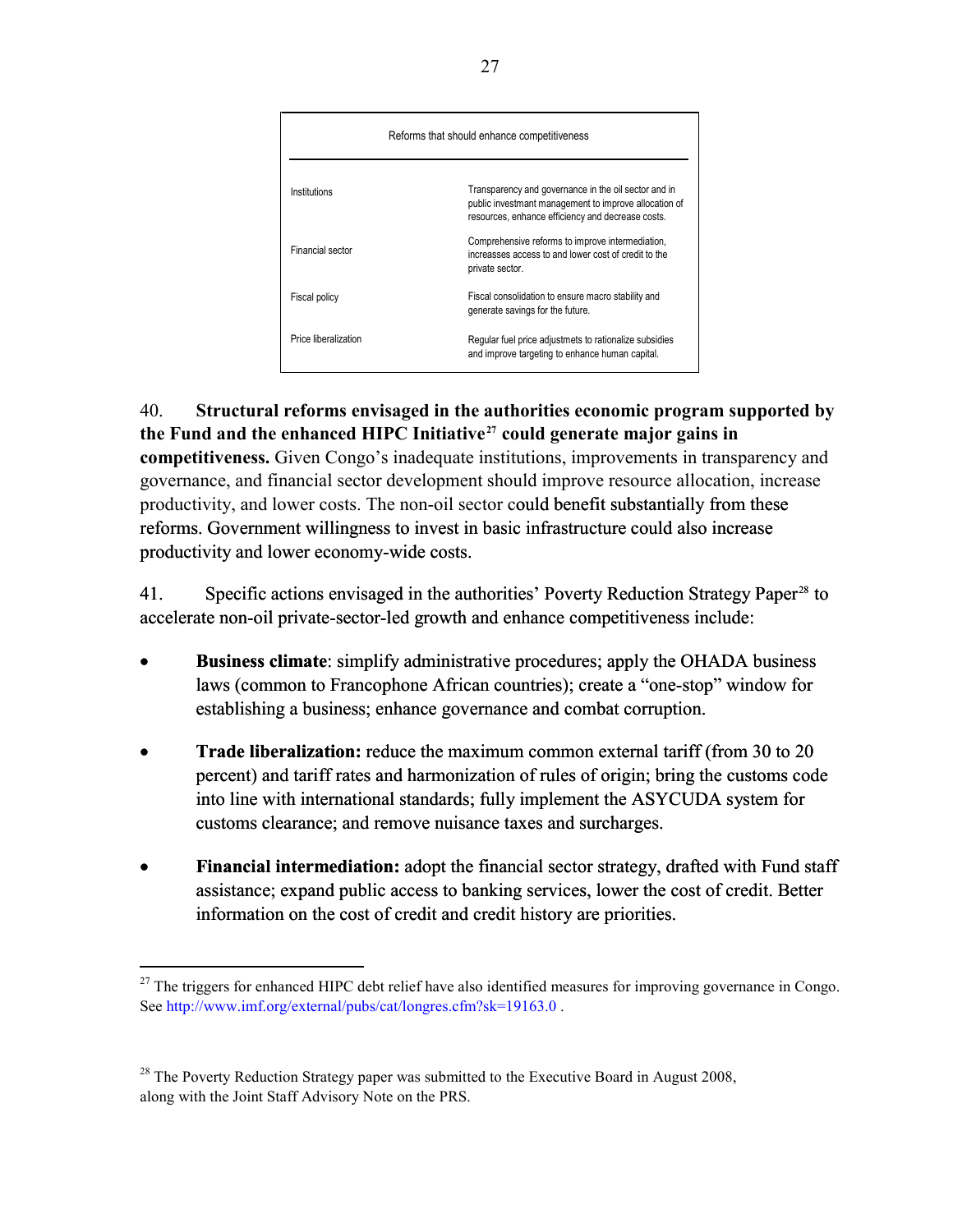- **Key sectors:** target interventions in key sectors, particularly agriculture, manufacturing, mining, and forestry through investment and technological transfer; encourage exploration and investment in minerals; and lay the foundations for manufacturing.
- **Human capital**: regular adjustments of domestic fuel prices to decrease generalized subsidies, free space for more expenditure for and improved targeting of the poor to achieve MGDs faster and build human capital.

<span id="page-29-0"></span>42. **It is important, that, along the way, economic policies support competitiveness through fiscal consolidation**. Lower non-oil deficits should ensure higher savings, allowing to support the common exchange rate, but also to maintain and improve the living standards of future generations.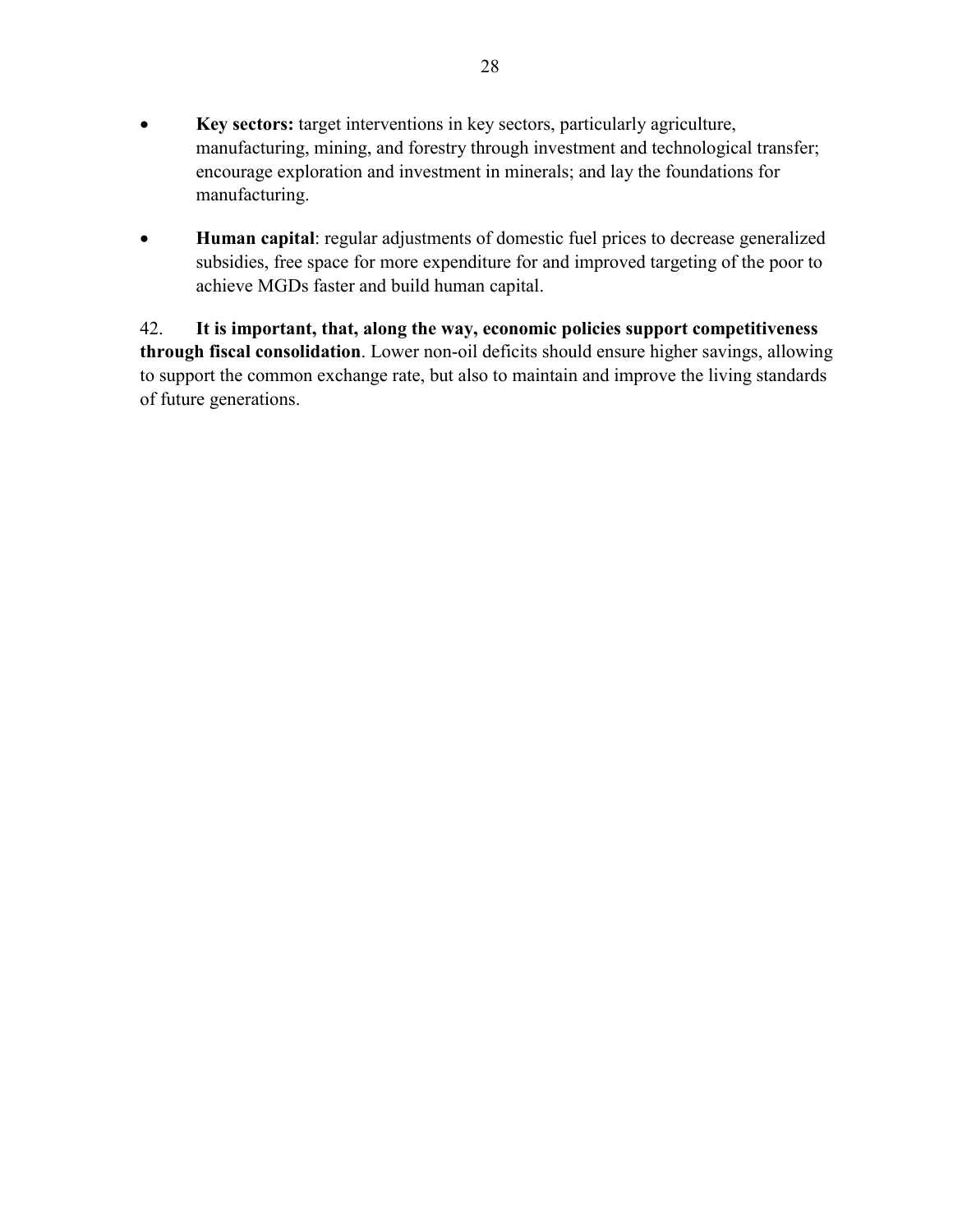#### **References**

- Abdih, Y., and C. Tsangarides, 2006, "FEER for the CFA Franc," IMF Working Paper No. 06/236 (Washington: International Monetary Fund).
- Chudik, A., and J. Mongardini, 2007, "In Search of Equilibrium: Estimating Equilibrium Real Exchange Rates in Low-Income African Countries," IMF Working Paper No. 07/90 (Washington: International Monetary Fund).
- Di Bella, G., M. Lewis, and A. Martin, 2007, "Assessing Competitiveness and Real Exchange Rate Misalignment in Low-Income Countries," IMF Working Paper No. 07/201 (Washington: International Monetary Fund).
- Edwards, S., 1989, "Exchange Rate Misalignment in Developing Countries," *World Bank Research Observer*, Vol. 4, No. 1, pp. 3–21.
- Fanizza, D., N. Laframboise, E. Martin, R. Sab, and I. Karpowicz, 2002, "Tunisia's Experience with Real Exchange Rate Targeting and the Transition to a Flexible Exchange Rate Regime," IMF Working Paper 02/190 (Washington: International Monetary Fund).

Heritage Foundation, 2008, "Index of Economic Freedom, " [http://www.heritage.org](http://www.heritage.org/).

- International Monetary Fund, 2006, *Central African Economic and Monetary Community, Financial System Stability Assessment*, IMF Country Report 06/321 (Washington: International Monetary Fund).
- Johansen, S., 1988, "Statistical Analysis in Cointegrating Vectors," *Journal of Economic Dynamics and Control*, Vol. 12, pp. 231–54

———, 1995, *Likelihood-based Inference in Cointegrated Vector Autoregressive Model*s (United Kingdom: Oxford University Press).

- Karpowicz, I., 2008, Financial Sector Strategy Note for the Republic of Congo, (unpublished; Washington: International Monetary Fund).
- Kaufmann, D., A. Kraay, and M. Mastruzzi, 2004, "Governance Matters VI: Governance Indicators, for 1996–2006" (Washington: World Bank), available at <http://www.worldbank.org/wbi/governance/wgi2007/>.
- Lipschitz, L., and D. McDonald, 1991, "Real Exchange Rates and Competitiveness: A Clarification of Concepts, and Some Measurements for Europe," IMF Working Paper 91/25 (Washington: International Monetary Fund).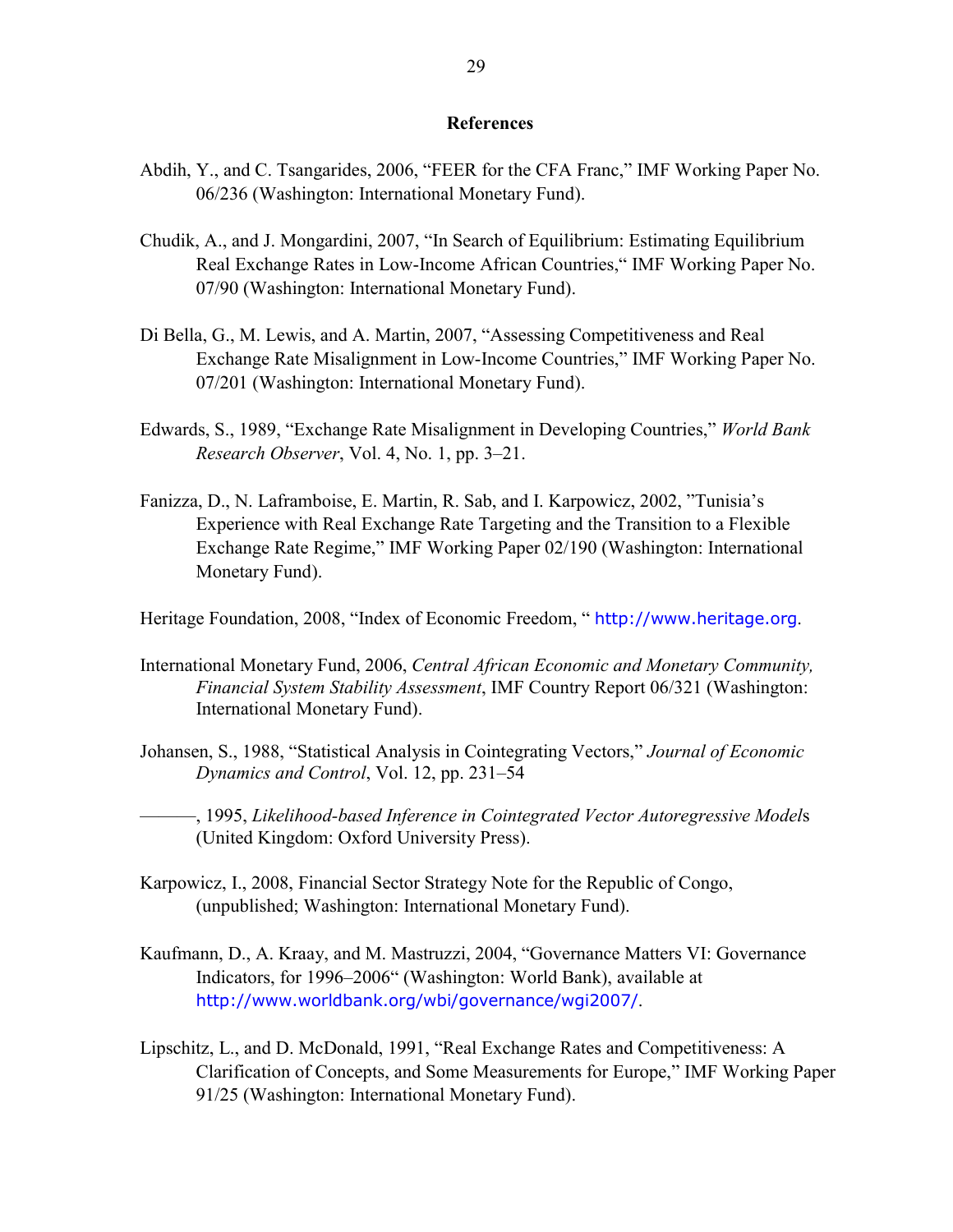- Marsh, I., and S. Tokarick, 1994, "Competitiveness Indicators: A Theoretical and Empirical Assessment," IMF Working Paper No. 94/29 (Washington: International Monetary Fund
- 1996, "An Assessment of Three Measures of Competitiveness," *Weltwirtschaftlisches Archiv*, Vol, 132(4), pp. ????
- Oliva, M., 2008, "Trade Restrictiveness in the CEMAC Region: The Case of Congo," IMF Working Paper No. 08/15 (Washington: International Monetary Fund).
	- ———, and Y. Moussa, 2007, Republic of Congo: Selected Issues, "Governance and Transparency in the Republic of Congo," IMF Country Report No. 07/206 (Washington: International Monetary Fund).
- Paruolo, P., 1997, "Asymptotic Inference on the Moving Average Impact Matrix in Cointegrated I(1) VAR Systems," *Econometric Theory*, Vol. 13, pp. 78–118.
- Ramirez, G., and C. Tsangarides, 2007, "Competitiveness in the CFA Franc Zone," IMF Working Paper No. 07/212 (Washington: International Monetary Fund).
- Roudet, S., M. Saxegaard, and C. Tsangarides, "Estimation of Equilibrium Exchange Rates in WAEMU: A Robustness Approach," IMF Working Paper No. 07/194 (Washington: International Monetary Fund).
- Qureshi, M., 2008, "Africa's Oil Abundance and External Competitiveness: Do Institutions Matter?" IMF Working Paper No. 08/172 (Washington: International Monetary Fund).
- World Economic Forum, 2007, *Global Competitiveness Report* (Geneva: World Economic Forum) <http://www.weforum.org/en/index.htm>.

———, 2007, *Africa Competitiveness Report* (Geneva: World Economic Forum) <http://www.weforum.org/en/index.htm> .

- World Bank, 2008, Doing Business Project, (Washington: World Bank) <http://rru.worldbank.org/DoingBusiness/>.
- Zanello, A., and D. Desruelle, 1997, "A Primer on the IMF's Information Notice System," IMF Working Paper No. 97/71 (Washington: International Monetary Fund).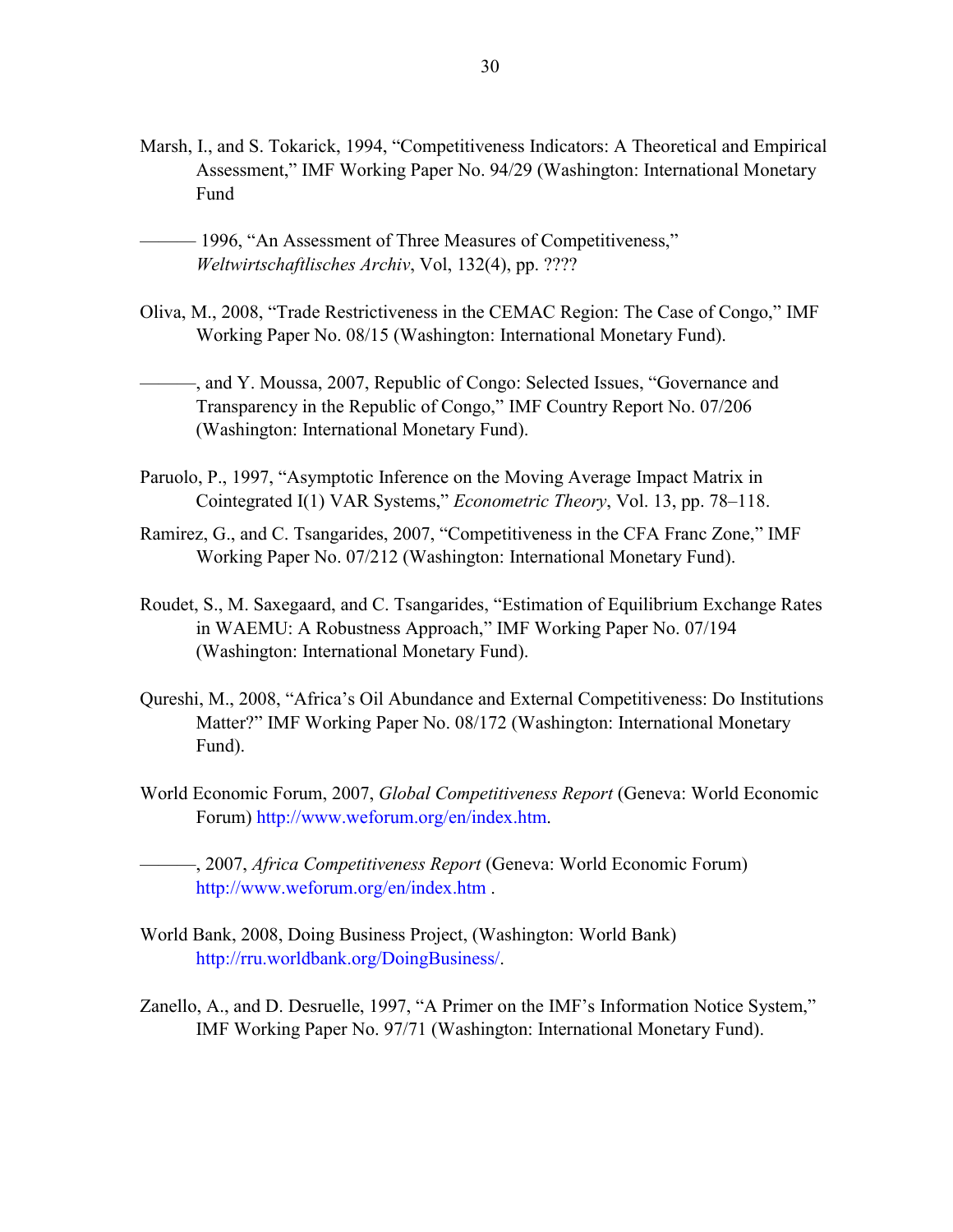#### **Appendix I**



Figure 1. Republic of Congo: REER and Fundamental Determinants, 1969-2007 1

Source: WEO; and Fund staff estimates.

<sup>1</sup> All sreries are expressed in natural logarithms.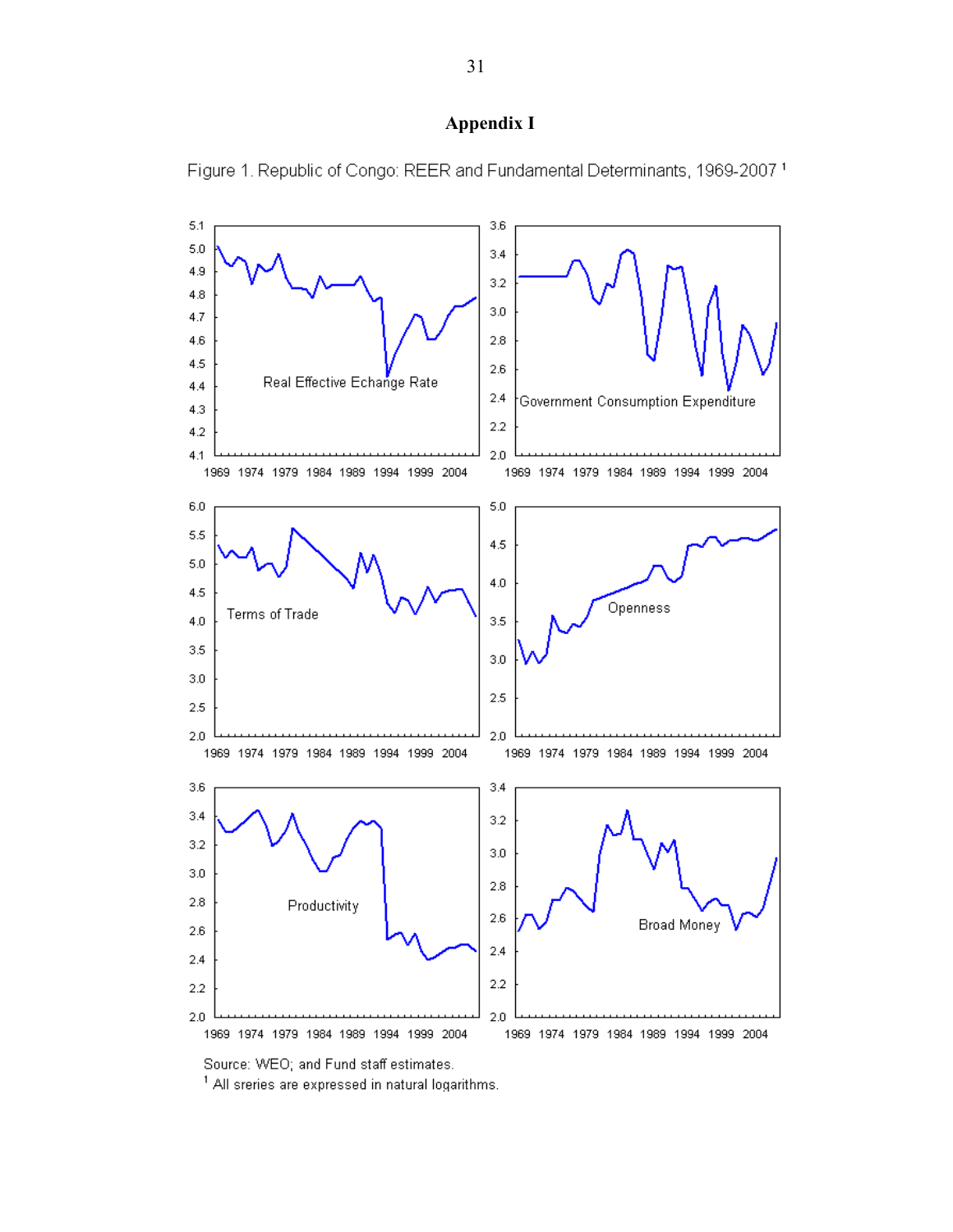| Variables         | t-ADF    | p-value |
|-------------------|----------|---------|
| Log Levels        |          |         |
| REER              | $-2.344$ | [0.164] |
| GCE               | -1.726   | [0.410] |
| PROD              | -0.922   | [0.770] |
| TOT               | -1.770   | 0.389   |
| <b>OPEN</b>       | -0.857   | 0.627 1 |
| ВM                | -1.967   | [0.300] |
|                   |          |         |
| First differences |          |         |
| REER              | -7.283   | [0.000] |
| GCE               | -7.215   | [0.005] |
| <b>PROD</b>       | -5.682   | [0.000] |
| TOT               | $-7.302$ | [0.000] |
| <b>OPEN</b>       | -5.962   | [0.000] |
| ВM                | -5.883   | [0.000] |
|                   |          |         |

Table 1. ADF Statistics Unit Root Test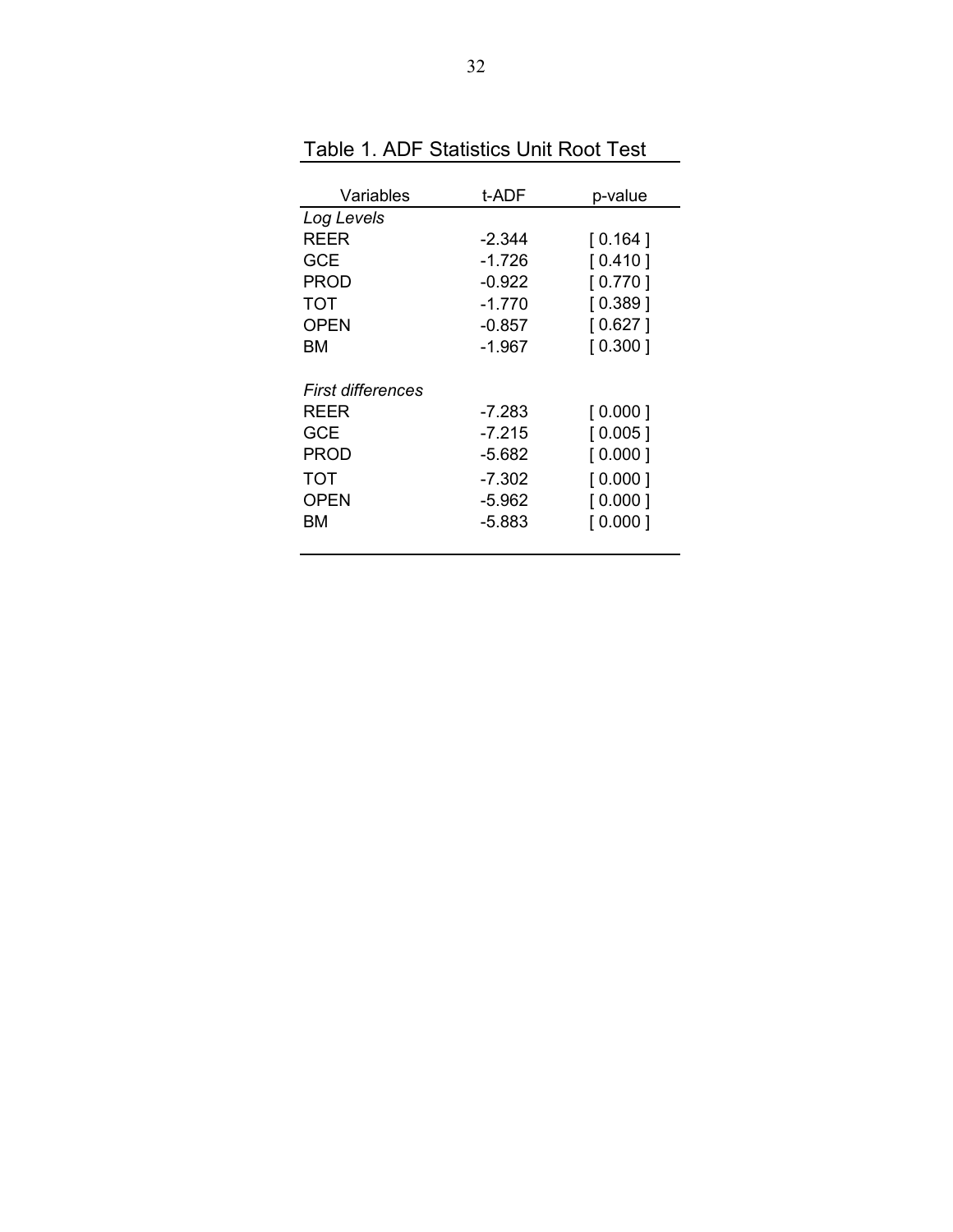## Table 2. Misspecification Tests (Chi-squared test statistics)

|                       | Degr. of freedom | <b>Statistic</b> | Probability    |
|-----------------------|------------------|------------------|----------------|
| <b>Skewness</b>       | 6                | 6.159            | 0.406          |
| Kurtosis<br>Normality | 6<br>12          | 24.861<br>31.020 | 0.000<br>0.002 |
|                       |                  |                  |                |

## A. VEC Test for Skewness, Kurtosis and Normality of residuals <sup>1, 2</sup>

 $1$  The null hypothesis is that of residuals with no skeweness, no kurtosis and normal.

 $2$  Ortogonalization is based on Cholesky (Lutkepohl) test; skewness and kurtosis is based on joint chi-square test; normality is based on joint Jarque-Bera test.

| Lags | LM-Stat | Prob  |
|------|---------|-------|
|      |         |       |
|      | 31.8    | 0.671 |
| 2    | 43.1    | 0.192 |
| 3    | 25.6    | 0.901 |
|      | 46.0    | 0.122 |
| 5    | 34.1    | 0.560 |
|      |         |       |

## B. VAR Residual Serial Correlation LM Tests<sup>1</sup> (Chi-squared test statistic)

 $1$ <sup>1</sup> The null hypothesis is that of no serial correlation at lag order h.

C. VEC Lag Exclusion Wald Test <sup>1, 2</sup>

| 171.147 [0.000] |
|-----------------|
| 172.694 [0.000] |
| 36              |
|                 |

 $1$  The null hypothesis is that the coefficients of the lags

 $2$  Numbers in [ ] are probabilities